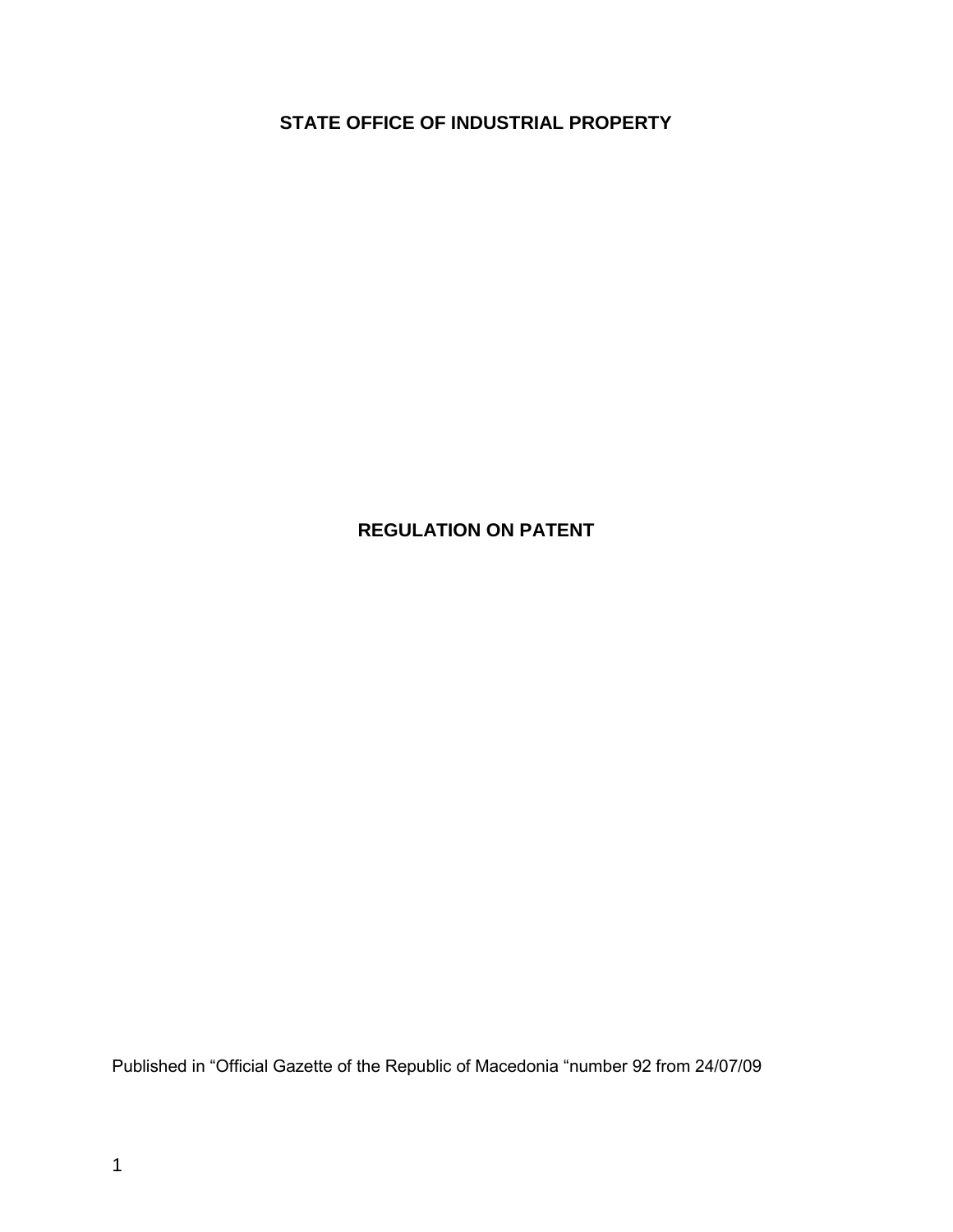On the basis of Article 35 paragraph (3), 42 paragraph (2), 43 paragraph (3), 51 paragraph (2), 53 paragraph (4), 62 paragraph (8), 67 paragraph (3), 68 paragraph (3), 69 paragraph (4), 70 paragraph (3), 75 paragraph (2), 116 paragraph (3), 117 paragraph (2), and 118 paragraph (2) of the Law on Industrial Property ( " Official Gazette of the Republic of Macedonia" number 21/ 2009), the Director of the State Office of Industrial Property adopts:

#### **REGULATION ON PATENT**

#### **I. GENERAL PROVISIONS**

#### **Content of the Regulation**

#### **Article 1**

This Regulation regulates: the content and form of the patent application and other constituent elements and attachments of the application; content and manner of maintaining the register of patent applications and the extract from the register; content of the request and content of the certificate for the right of priority, content of the application which fulfills the requirement for unity of the invention; content of the divisional application; content of the evidence of the substantive examination; content and manner of maintaining the register of patents and the extract from the register; changes entering the register; content and form of the request and procedure of the entry of changes; content of the data of a granted patent published in the Official Gazette of the State Office of Industrial Property (hereinafter: " the Office"); content of the patent certificate and of the patent specification; content of the request and the other constituent elements and attachments of the request for issuing a certificate for protection of medical products and a certificate for protection of products for plant protection; content of the application and form of the request for applications filed through the Office as a receiving Office in accordance with the PCT; content of the application and form of the request for applications filed to the Office as an elected or designated Office in accordance with the PCT; content of the application and form of the request for applications filed to the Office in accordance with the Extension Agreement.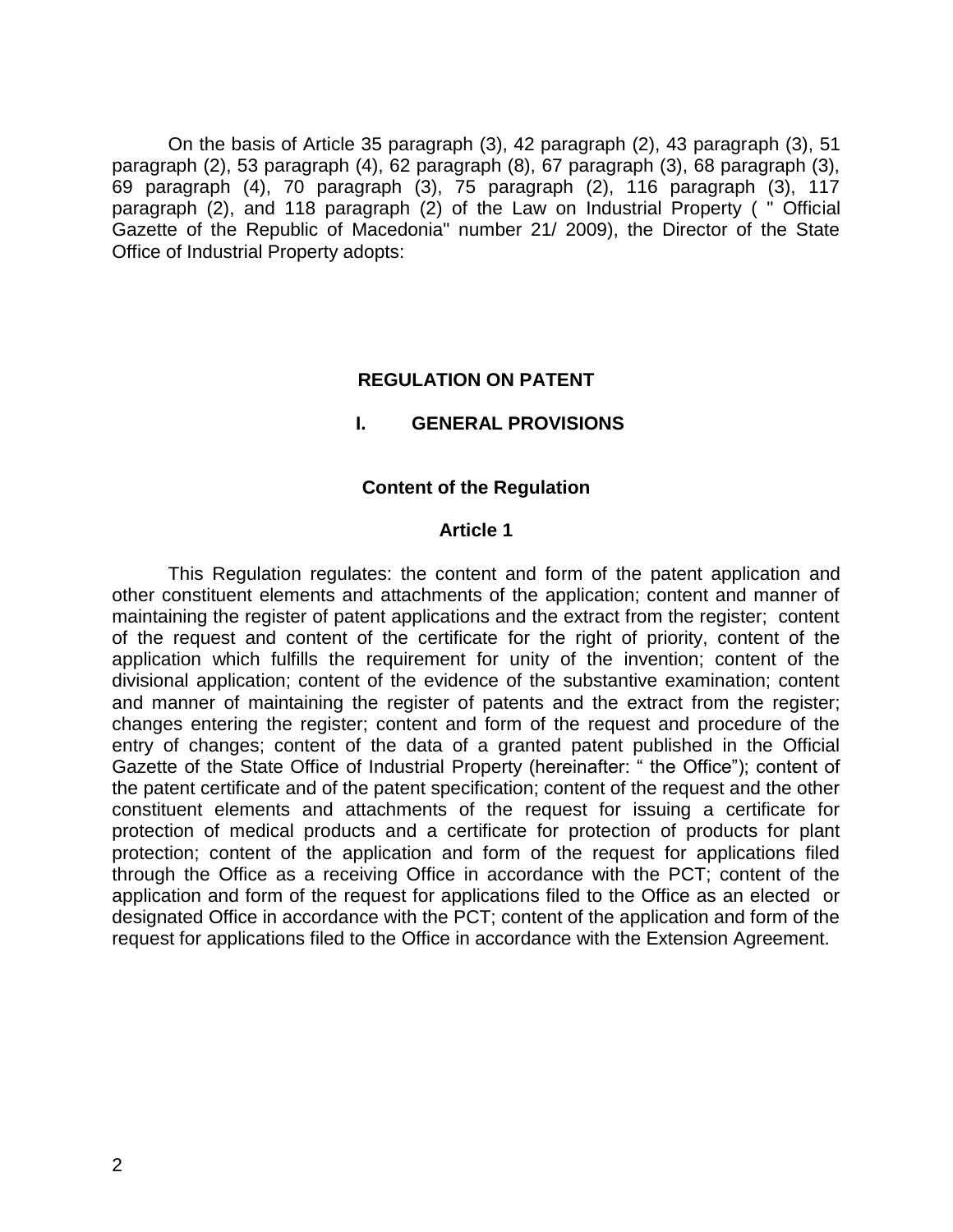## **II. PATENT APPLICATION**

## **Content and form of the application**

### **Article 2**

- (1) The patent application shall contain:
	- 1) request for a grant of a patent;
	- 2) description of the invention;
	- 3) one or more patent claims;
	- 4) brief content of the essence of the invention ( abstract);
	- 5) drawing ( if necessary) referring to the description and the patent claim;
	- 6) evidence of paid application fee and
	- 7) translation into Macedonian language if the application was filed in a foreign language.

(2) The content of the application of paragraph (1) items 2, 3, 4 and 5 shall be filed in two copies.

(3) All constituent elements of the patent application and attachments that are additionally submitted, shall be signed.

### **Other constituent elements and attachments to the application**

#### **Article 3**

(1) The following constituent elements and attachments shall be filed in writing form to the patent application of Article 2 of this Regulation.

1) data for other applicants and a statement for joint representative if the application is filed by several applicants;

2) data for other inventors;

3) a statement by the inventor that he/ she does not want to be stated in the application, if requested;

4) translation into Macedonian language if the application is filed in a foreign language;

5) evidence of deposit of live biological or microbiological material if it is necessary for the description of the invention in accordance with Article 45 of the Law on Industrial Property;

6) a list of nucleotide and /or amino acidic sequences if the application contains disclosure of one or more nucleotide and /or amino acidic sequences;

7) evidence of the right of priority in accordance with Articles 28, 37 and 38 of the Law on Industrial Property, if requested;

8) power of attorney if the application is filed through a representative and

9) evidence of a paid appropriate fee and evidence on which the fee reduction is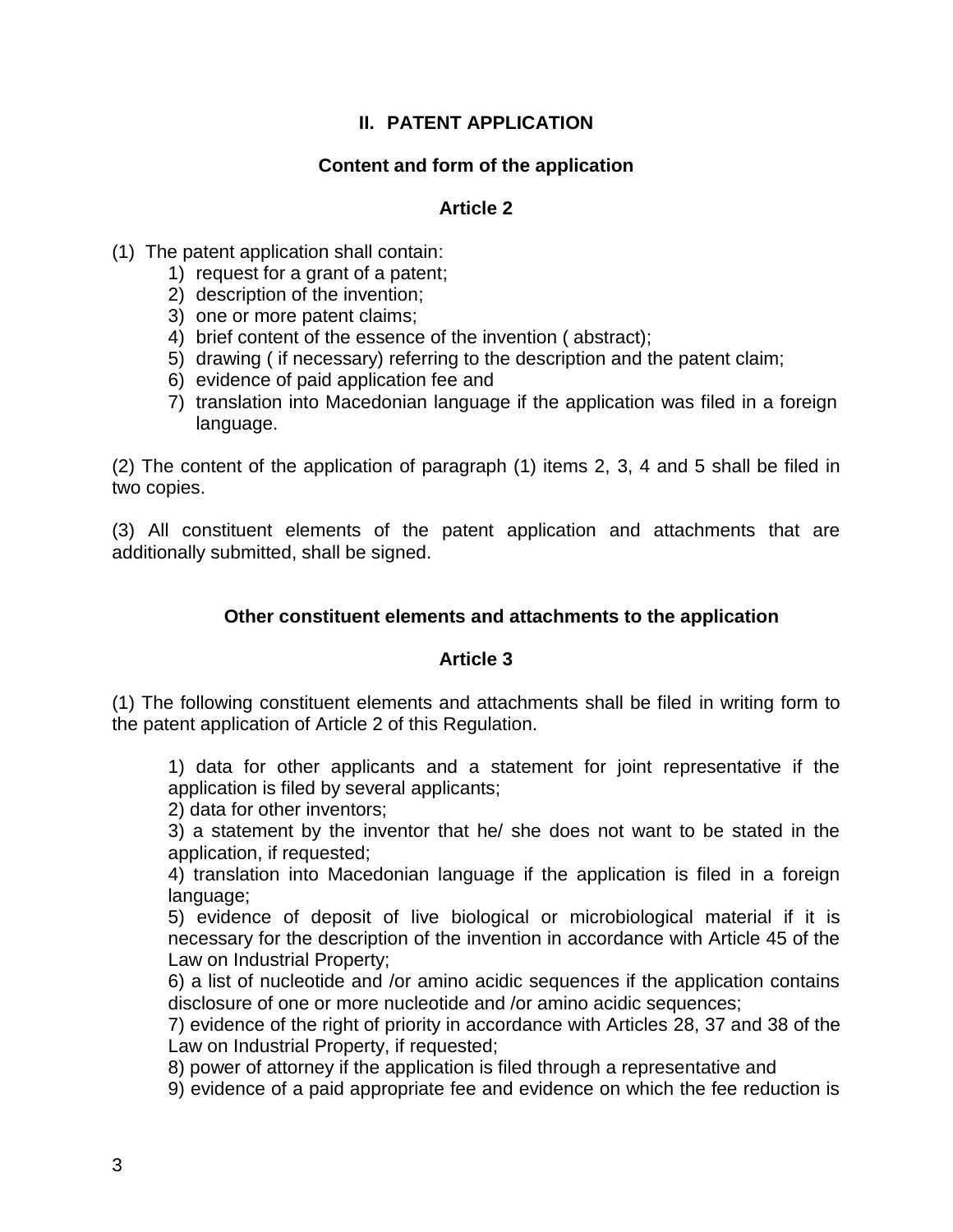based on, if there is a ground for it.

(2) Constituent elements and attachments of paragraph (1) of this Article shall contain signature and seal of the applicant, i.e. the representative if the application is filed through a representative.

(3) If the constituent elements and attachments of paragraph (1) of this Article are additionally submitted, they shall contain the number of the patent application as well (hereinafter: P- number).

#### **Request for a grant of a patent**

#### **Article 4**

(1) The request for a grant of a patent shall be filed on a DZIS-P1 Form enclosed to Appendix 1 which forms an integral part of this Regulation.

(2) If the space provided in the related section of the DZIS- P1 Form is not sufficient, the required data shall be submitted as a separate supplement to the DZIS- P1 Form in total content, indicating the number of the section to which the supplement refers to.

## **Description of the invention**

#### **Article 5**

(1) The description of the invention shall be composed according to the manner and order prescribed in this Article.

(2) The description of the invention shall contain:

- 1) Title of the invention which briefly and precisely reflects the technical nature of the subject of the invention, and which does not contain fanciful terms, personal or trade names or abbreviations and which is not identical with the one indicated in the request for a grant of a patent right in the DZIS- P1 Form.
- 2) Technical field to which the invention refers to, indicating the designation according to the International Patent Classification, hereinafter IPC, if the applicant is familiar with it;
- 3) Presentation of the technical problem for the solution of which a patent protection is sought;
- 4) State of art (presentation and analyses of the known solutions to the defined technical problem), presented in a scope familiar to the applicant, which is necessary for easier comprehension of the invention and the examination of the application, for which it is desirable the patent documents and other information sources referring to the described state of art, to be cited;
- 5) Presentation of the essence of the invention and an indication of the technical novelty of the invention regarding the prior state of art;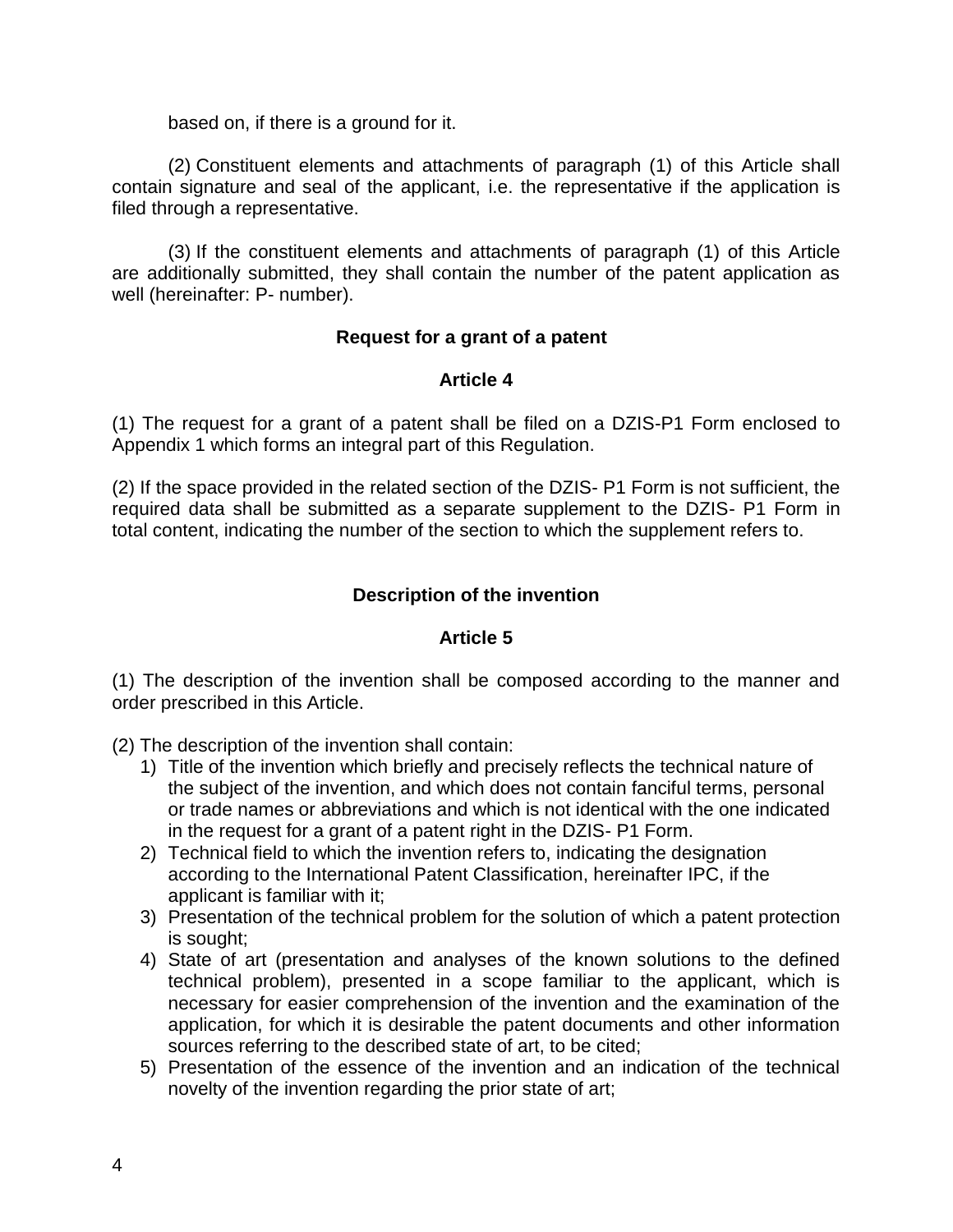- 6) Brief description of the drawings, if any;
- 7) Detailed description of at least one manner for carrying out the invention, indicating examples of the feasibility and
- 8) Manner of industrial or other application of the invention if it does not obvious from the description or from the nature of the invention, per se.

(3) All parts indicated in paragraph (2) of this Article shall be preceded by an appropriate title. Upon exception, the applicant may apply different manner and order when composing the description, if it improves the comprehensiveness of the invention due to the nature of the invention.

(4) The solution to the technical problem explained in the description of the invention:

- 1) Shall be presented without arbitrariness and presumptions, and all important features of the invention shall be presented clearly and unambiguously so that an expert of that field could carry out the invention.
- 2) If the invention refers to a procedure, it shall contain all its important features so that the feasibility of the procedure is completely transparent which can be proved by examples for realization;
- 3) If the invention refers to construction which is presented by a drawing, it shall contain detailed description of the solution of the construction, referring to the drawing, and the manner of functioning of the separate essential elements and the overall construction shall be described as an evidence of the feasibility and
- 4) If there are more manners of carrying out of the same invention, they shall be described.

## **Patent claims**

#### **Article 6**

(1) A patent claim shall be composed so that it defines the invention exclusively by its technical features.

(2) The number of patent claims shall be in accordance with the nature of the invention for which a protection is sought. If there are more patent claims, their order shall be marked by Arabic numbers.

(3) The claim shall be into one sentence and shall contain:

- 1) introductory part in which the title of the invention and the technical features which in mutual combination belong to the previous state of art, and which are necessary for the definition of the features of the invention requiring protection, are indicated and
- 2) the second characteristic part of the request preceded by the expressions "characterized by" or "characterized in that" which the technical features of the invention for which a protection is sought when combined with the technical features of the previous state of art of item 1) of this paragraph are indicated.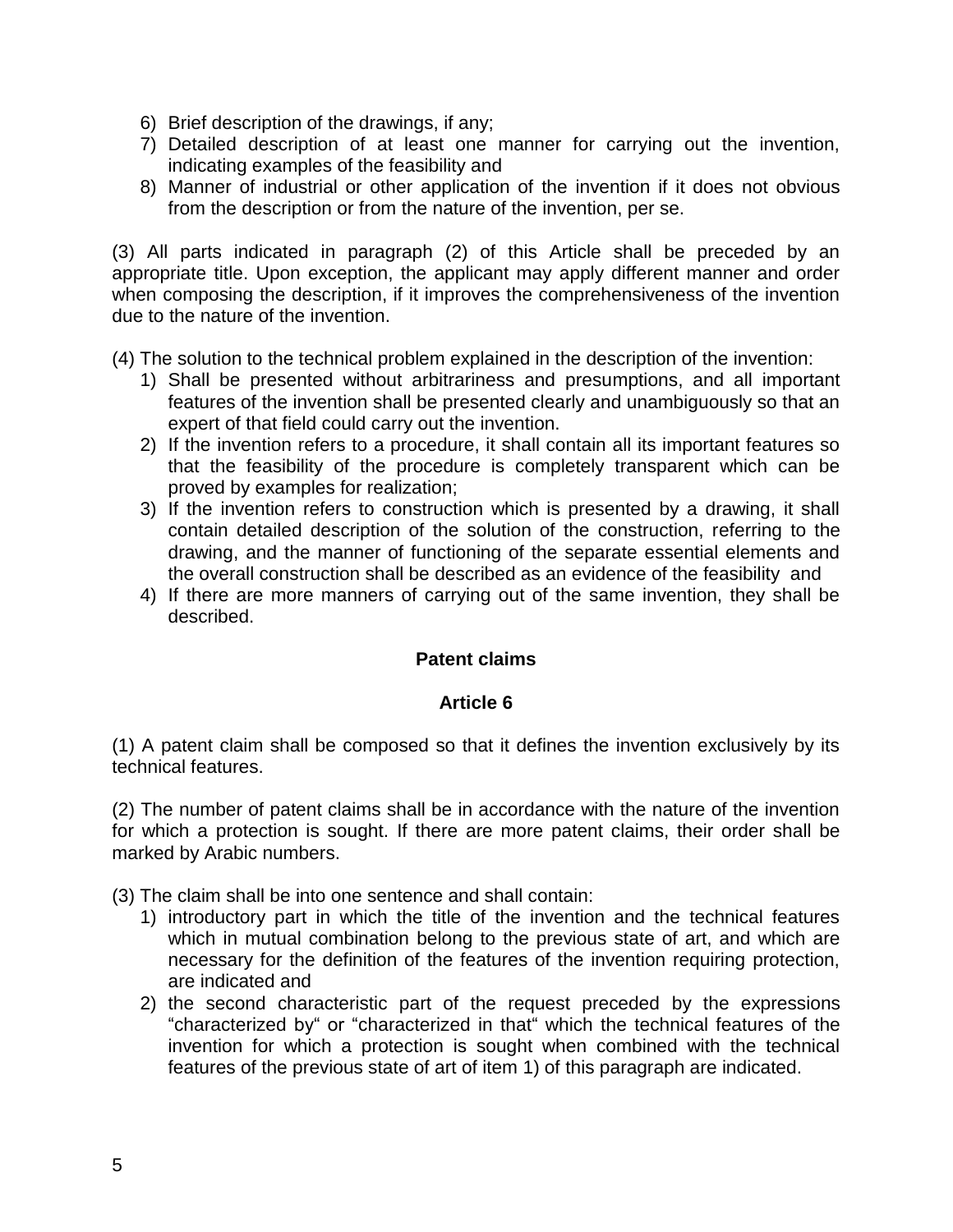(4) One or more dependent patent claims referring to the special features of the invention may be set to every independent patent claim in which the essential technical features of the invention are indicated.

(5) The patent application may contain more than one independent patent claim in a same category (product, procedure, appliance or use) if the subject of the invention refers to at least one of the following:

- 1) Group of interconnected products;
- 2) Various use of the product or the appliance and
- 3) Alternative solutions to a certain problem when those alternatives cannot appropriately be included in one patent claim.

(6) The dependent patent claim includes the specific technical features of other (dependent or independent) patent claim and, if possible, at the beginning the claim shall contain reference to other patent claim or other patent claims, which is followed by the additional features for which a protection is sought. All dependent patent claims referring to one or more previous patent claims shall be grouped in a way that easily determines their interconnection and their meaning so that connection would be clearly interpreted.

(7) Patent claims, except when absolutely necessary, shall not refer to a description or drawings in regard with the technical features of the invention. Especially, they shall not contain phrases such as: "as described in the part... of the description "or " as presented at the figure... drawing ".

(8) If the patent claim contains drawings, it is desirable to indicate the reference signs of the drawing referring to those technical features which precede them in the patent claims. Reference signs shall be identical with those in the drawing and they shall be put in brackets. If the introduction of reference signs does not increase the comprehensibility of the patent claim, they shall not be introduced. The reference signs shall not restrict the claim.

## **Brief content of the essence of the invention (abstract)**

## **Article 7**

(1)The abstract shall contain a title of the invention and a brief content of the invention presented in the description, patent claims and the drawing. The brief content shall contain the technical field to which the invention refers to and shall enable clear comprehension of the technical problem, its solution and the basic manner or manners of use of the invention. If necessary, the chemical formula that characterizes the invention better than the other formulas in the application shall be indicated.

(2) The abstract shall neither contain indications regarding arbitrary features and values of the invention, nor indications regarding theoretical possibilities of its application.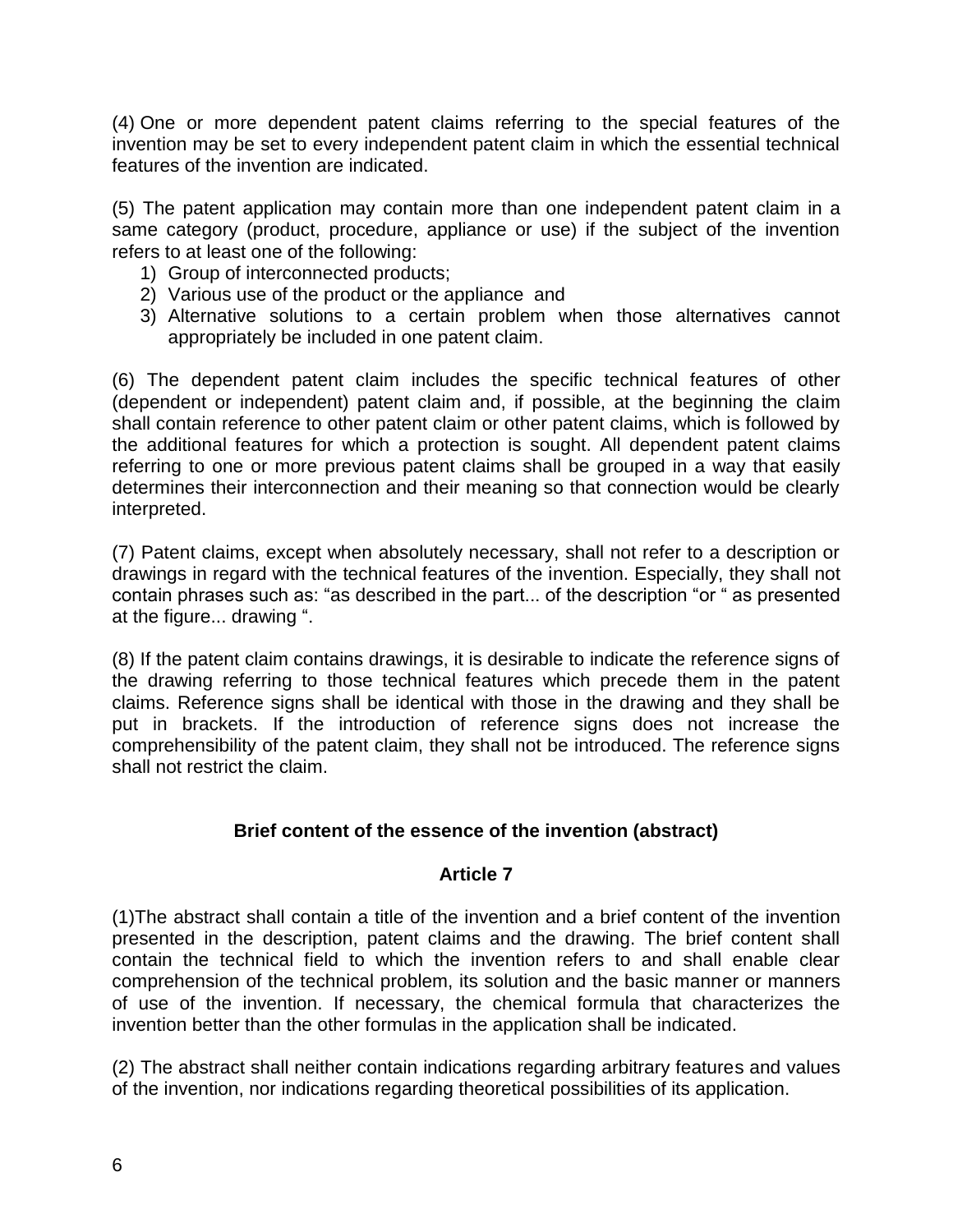(3) If the patent application contains a drawing, the applicant shall mark the figure, or more figures that he/ she propose for publishing with the abstract. The Office may not make a decision to publish another drawing or drawings which characterize the invention better, if it has not informed the applicant. All main features of the invention indicated in the abstract and presented in the drawing shall be in brackets together with the reference signs.

(4) The abstract shall be composed in a way which provides an efficient instrument for searching in a certain technical field, especially for the assessment of the need for inspection of the complete patent application.

(5) The abstract shall contain 150 words at most.

## **Drawings**

#### **Article 8**

(1) Usable surface area of the sheets containing drawing shall not exceed 26, 2 x 17 cm and the sheets shall not contain frames limiting the working surface of the sheet. The minimum margins of the sheets with drawings shall be as follows:

- 1) top 2, 5 cm
- 2) left side 2, 5 cm
- 3) right side 1, 5 cm
- 4) bottom 1 cm

(2) The drawings shall be produced as follows:

1) lines should be equally thick, black, well-defined and continuous, and the surface between them shall not be coloured or toned.

2) cross-sections shall be hatched which does not impede the visibility of the main lines and the reference signs;

3) the ratio of the drawings and the distinctness of their graphic representations shall easily display all features when the photographic reproduction is decreased;

4) all numbers, letters and reference signs on the drawings shall be simple and clear, and brackets, circles or quotation marks referring to them shall not be used;

5) elements of the drawings shall be proportionate, unless disproportions are necessary for bigger distinctness of the drawing;

6) height of numbers and letters shall not be smaller than 0, 32 cm; Cyrillic shall be used for the description of the drawing, or other alphabet when necessary;

7) the sheet with a drawing may contain more figures, if one is produced as a whole on two or more sheets, parts of the figure on different sheets shall be produced so that the whole drawing can be composed by overlapping separate parts of the drawing on different sheets; figures on a same sheet must be arranged from the top down, clearly separated from each other, and without big spacing; different figures must be marked in order with Arabic numbers, regardless of the sheet number;

8) reference signs that are not mentioned in the description shall not appear on the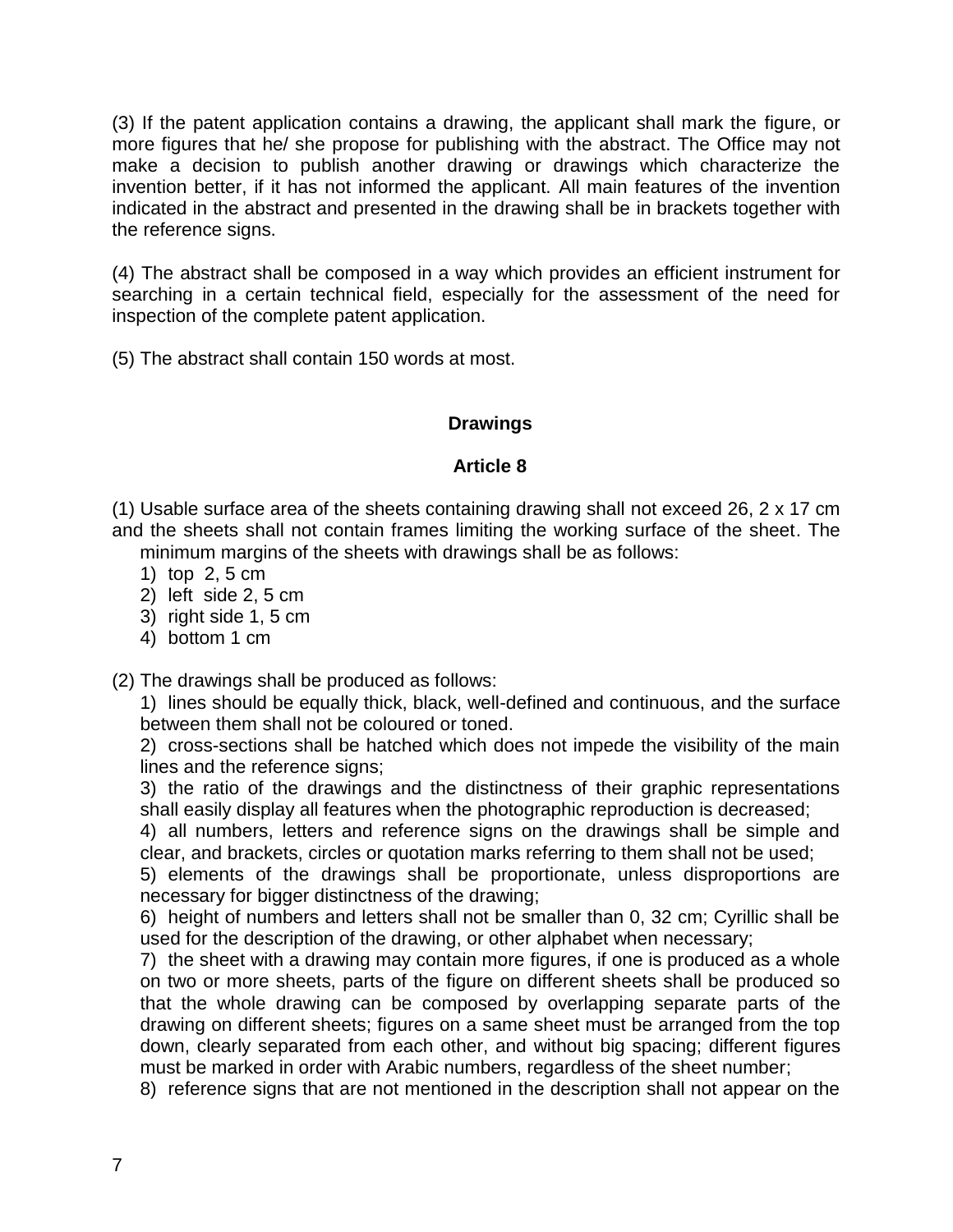drawing and vice versa.

9) equal features, marked with reference signs, shall be marked with the same signs throughout the whole application.

10) if the drawings contain many reference signs, it is recommendable that they shall be attached on a separate sheet with a list of all reference signs and features marked with them;

11) The drawing shall not contain text segments, except for short words such as: "water", "steam", "open", "close", " section A-B", or it can contain short key words necessary for the understanding of the text in a block of diagrams and in the diagram, and;

12) the drawings shall be produced using means that enable production of the drawing in accordance with paragraph (2) of this Article.

### **Content and form of the constituent elements of the patent application**

#### **Article 9**

(1) The constituent elements of the patent application shall be suitable for electronic and direct reproduction by scanning, photographic multiplication, electrostatic procedure, offset reproduction and microfilming in indefinite number of copies. The sheets shall not be folded or ripped and they shall not be overlapped. Only one side of the sheet shall be used.

(2) The sheets shall be on A4 paper size (29, 7 x 21 cm) in white colour, smooth, matt, strong, durable and pliable. Every sheet shall be used so that the upper and lower side are the shorter sides of the Form (so-called "high form").

(3) Every constituent element of the patent application (the request for a grant of a patent, the description of the invention, the patent claims, drawings and the abstract) shall begin on a new sheet and shall be signed by the applicant. The sheets shall be interconnected so that they could easily be turned, separated and reconnected.

(4) The minimal margins on the sheets without drawings shall be as follows:

| Top                     | 2 cm            |
|-------------------------|-----------------|
| Left side of the sheet  | $2,5$ cm        |
| Right side of the sheet | 2 <sub>cm</sub> |
| <b>Bottom</b>           | 2 cm            |

(5) The maximum margins on the sheets without drawings shall be as follows:

| Top                     | 4 cm |
|-------------------------|------|
| Left side of the sheet  | 4 cm |
| Right side of the sheet | 3 cm |
| <b>Bottom</b>           | 3 cm |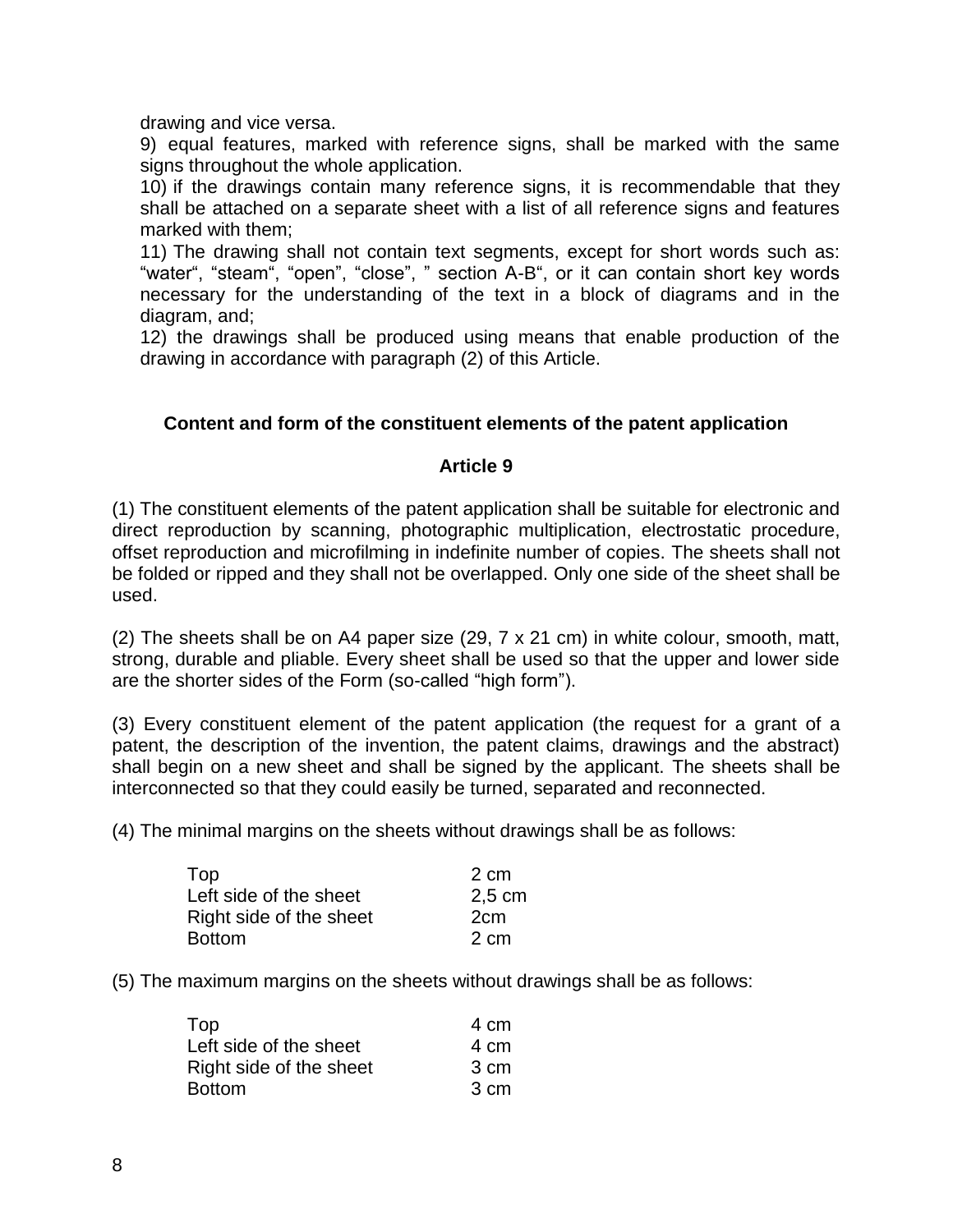(6) When filing the patent application, the sheet margins shall be completely empty (blank).

(7) All sheets of the patent application shall be numbered with Arabic numbers in the centre of the top side, but not on the top margin.

(8) The request for a grant of a patent, the description of the invention, the patent claims and the abstract shall be printed or typed. Only the graphic symbols and signs, chemical and mathematic formulas, may be handwritten, if necessary. The spacing between the lines of the printed text shall be 1,5 from the line.

(9) The height of the large letters in the text must not be less than 0, 21 cm and the print of the letter on the sheet shall be dark and permanent.

(10) The request for a grant of a patent, the description of the invention, the patent claims and the abstract shall not contain drawings. The description of the invention, the patent claims and the abstract may contain chemical and mathematic formulas, and the description of the invention and the abstract may contain tables as well. The patent claims may contain tables only if the use of tables is recommendable for the essence of the claim. Tables and chemical or mathematic formulas may be displayed in a "crossformat" if they cannot be displayed appropriately in a "high format", and then sheets may be arranged so that the title of the tables and formulas shall be put on the left side of the sheet.

(11) Units of the physical values shall be expressed compulsory in units of the International System of Units (SI). Symbols, technical expressions and signs that are adopted and regularly applied in the appropriate technical field shall be used for the mathematical, chemical and molecular formulas and atom masses.

(12) Terminology, signs and symbols shall be used consistently throughout the whole text of the patent application.

(13) The sheets of the text shall be without errors, corrections, overwriting and interlineations. Exception from this rule is allowed only when it disables quality multiplication of the text and does not influence the accuracy of the content.

## **Statements which shall not be indicated in the application**

#### **Article 10**

The patent application shall not contain:

- 1) Statements or drawings opposite to the Law or the morality;
- 2) Degradation of the products or procedures of any third person or of the quality and the meaning of the application or the patent of that person. Comparison with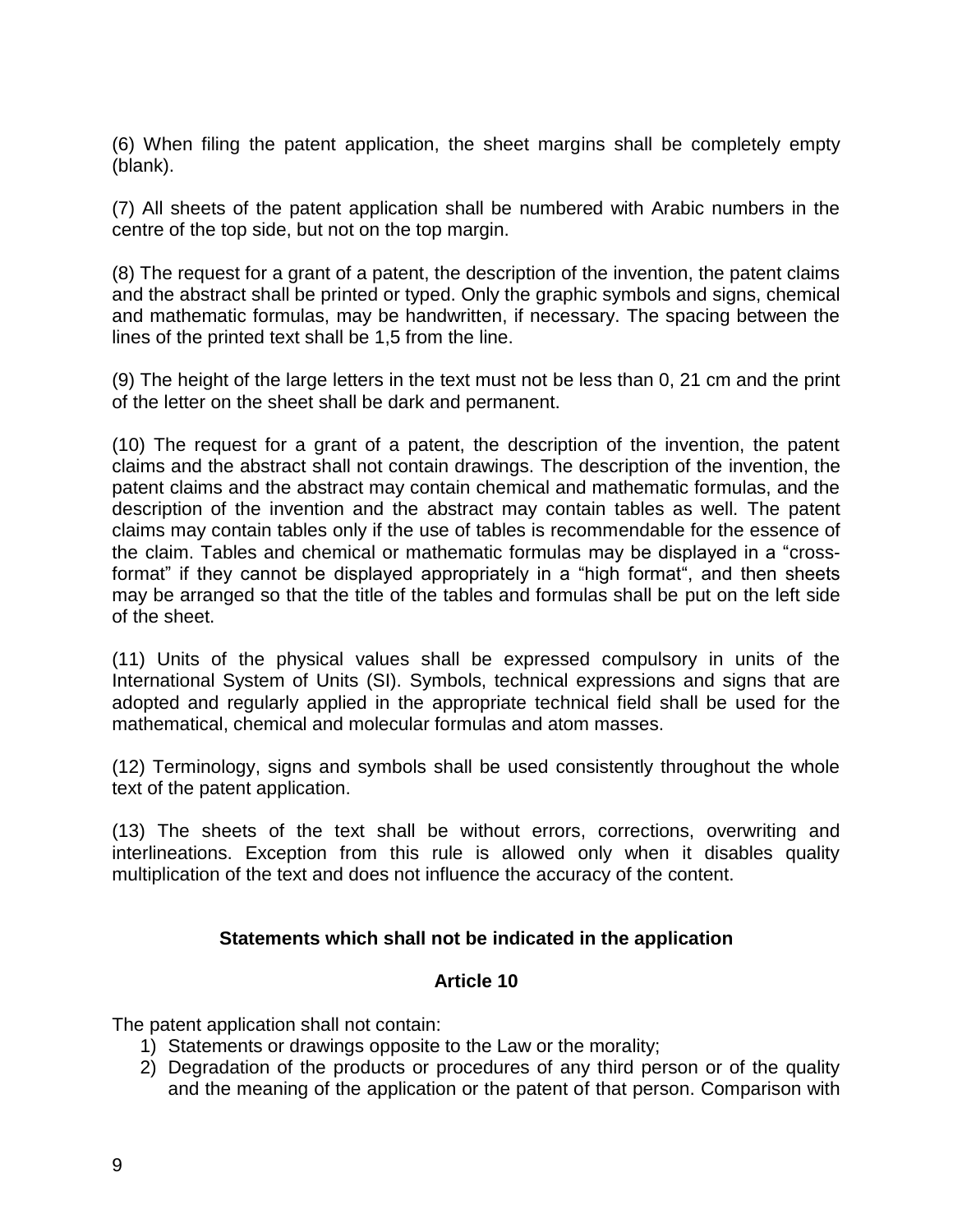the previous state of art per se shall not be considered as degradation; and 3) Statements that are obviously not important or necessary.

## **Additional submissions to the patent application**

#### **Article 11**

(1) Provisions of Articles 5, 6, 7, 8, 9 and 10 of this Regulation shall be applied in the additional attachments of Article 2 paragraph (1) items 2, 3, 4 and 5 as well and they shall be submitted to the Office in the same manner as the patent application.

(2) Documents that are additionally submitted and announced to third persons or which refer to two or more patent applications shall be submitted in a number that coincides with the number of persons to whom the documents are announced or with the number of applications to which they refer to. If the interested person does not submit the necessary number of copies of the documents, the Office shall provide the necessary number of documents on the expense of the interested person.

### **Application for live biological or microbiological material**

#### **Article 12**

(1) If the patent application refers to a live biological material or a microorganism unavailable to the public, which cannot be described in a way so that an expert from that field may realize the invention, it shall be considered as being described in a sufficiently clear manner, pursuant to Article 45 of the Law on Industrial Property, if the following conditions are met:

1) If the live biological material or the microorganism is deposited in a depository institution on the filing day of the application at latest;

2) If the patent application contains all data for the live material familiar to the applicant and

3) If the title and the address of the depository institution, the official number under which the deposit is registered and the date of depositing are indicated in the application;

(2) Filing the evidence of material deposition of paragraph (1) item 3) of this Article may be done additionally, if there are justified reasons for it:

1) 90 days after the filing date of the request for a grant or the requested right of priority and

2) until the day of filing the request for earlier taking of the application into procedure, pursuant to Article 55 of the Law on Industrial Property.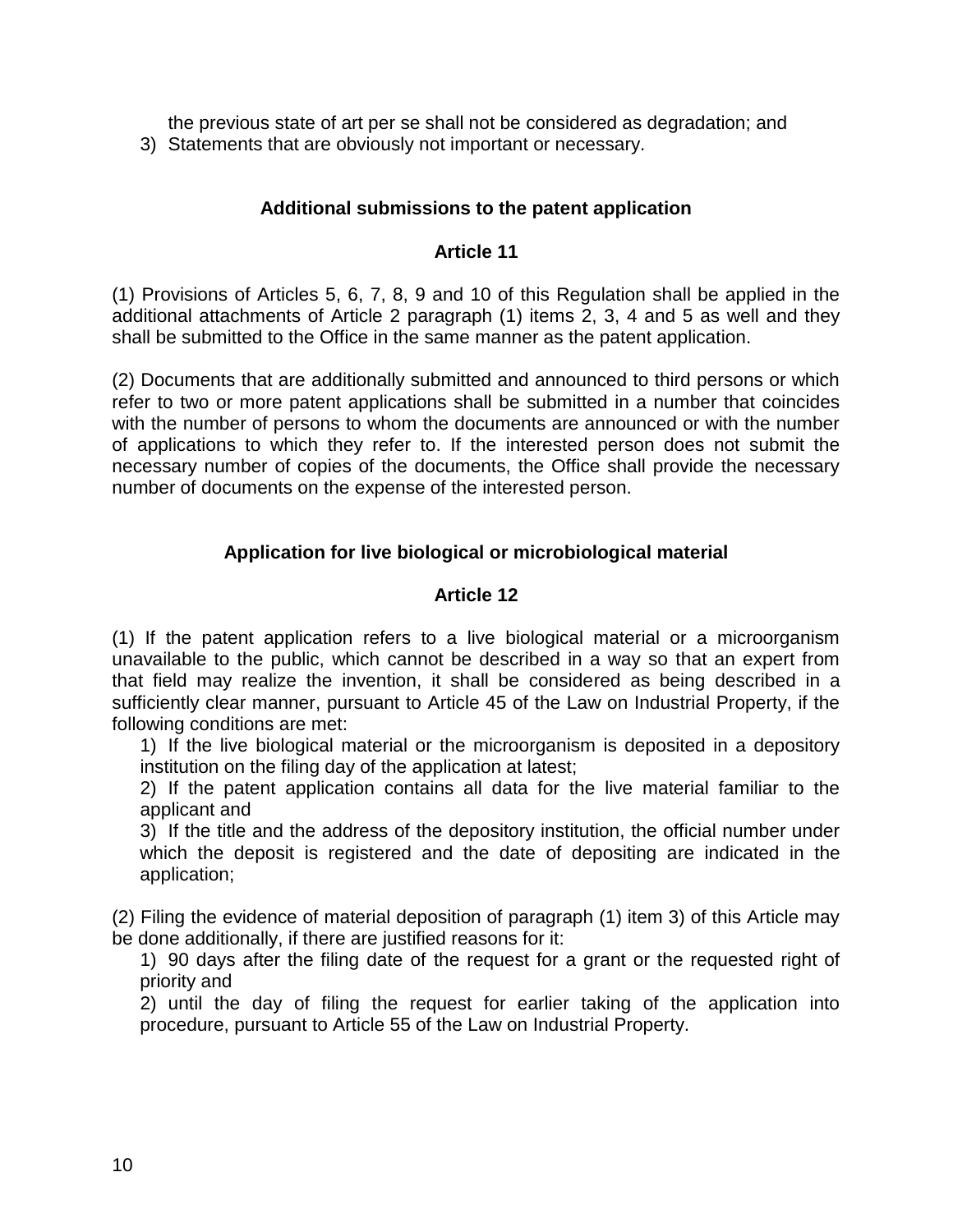### **Availability of the live biological material or microorganism**

# **Article 13**

(1) From the day of the publishing of the granted patent, the deposited live biological material or microorganism, shall be available to everyone, if:

- 1) the request is submitted to the Office in two copies;
- 2) the Office confirms that it is a granted patent in which the holder refers to a live biological material or microorganism, as well as that the claimant has the right to require issuing of the material;
- 3) the claimant obliges to the Office and to the patent holder that he/ she will not make the required material available to third persons before the expiration of the patent;
- 4) the claimant obliges to the Office and to the patent holder that the required material will be used exclusively for experiments or research until the procedure for a grant of a patent is not completed, regardless of the results of the examination, unless the request is based on a published compulsory licence and
- 5) a copy of the request and a certificate for the grant of the patent for a live biological material or microorganism and for the right of the applicant of issuing a sample of the material are submitted to the authorized institution.

### **Unavailability of the live biological material or microorganism and consequences**

# **Article 14**

(1) If the material is neither available in the institution where it was deposited nor transferred into other depository institution, it shall be considered that the invention is not described according to Article 45 of the Law on industrial property.

(2) The Office shall not adopt a decision for refusal of the application according to Articles 43 paragraph 3 and 57 paragraph (3) of the Law on industrial property, if

- 1) the depositor makes another deposit of microorganism within 90 days since the day of receiving the statement from the depository institution that the deposited material became unavailable;
- 2) the depositor encloses a signed statement that the re- deposited material is equal with the previous one, and
- 3) the Office within 90 days since the day of the depositing, received a copy of the certificate issued in the depository institution for depositing of live biological material or microorganism which contains the number of the patent application, or the patent number to which the deposit refers to.

(3) If the reason for unavailability of the material is its non- vitality, it shall be deposited again in the same depository institution, and if there is another reason, then the material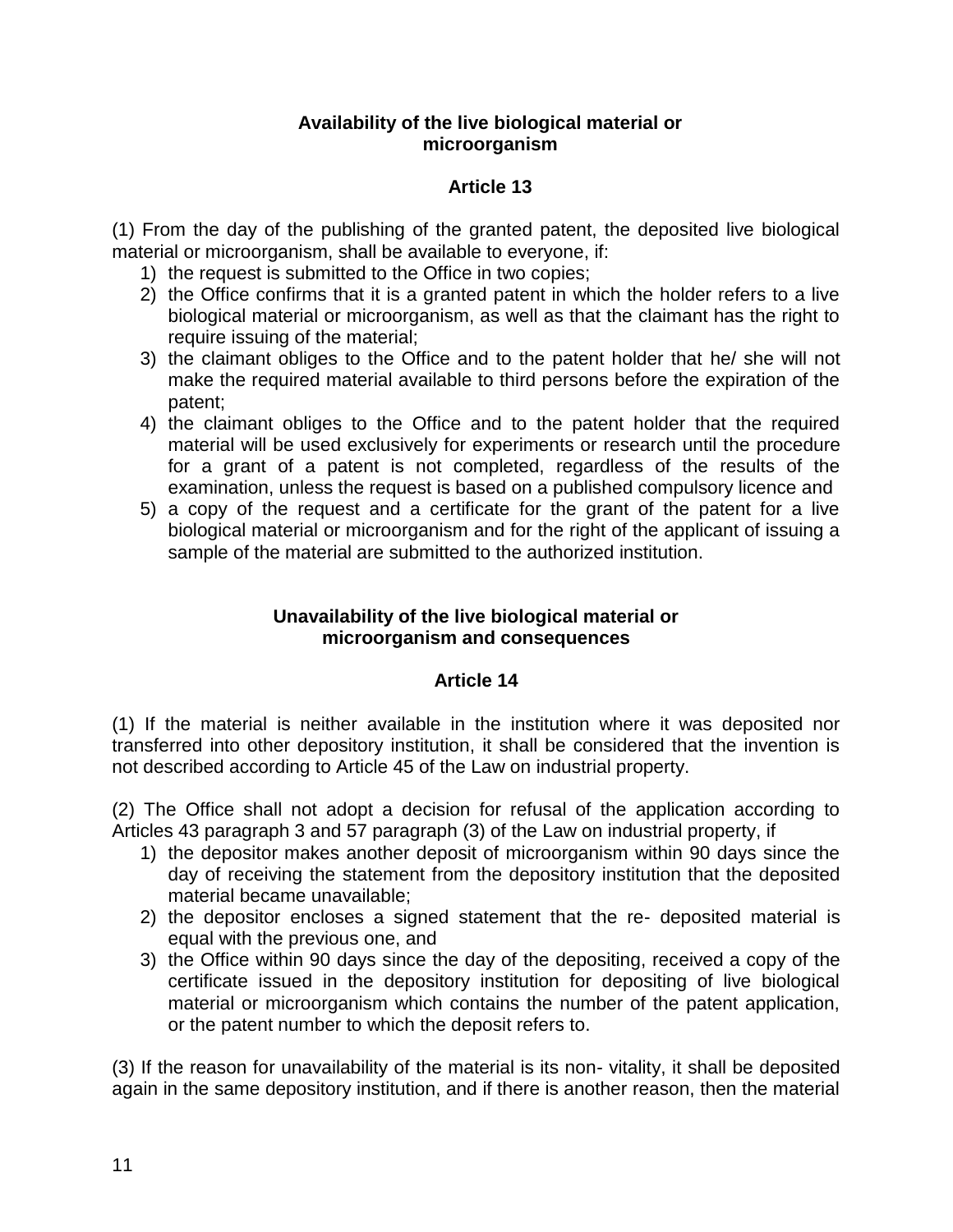may be deposited in other depository institution.

(4) If the authorised institution in which the material is deposited loses the status of an authorised institution or stops operating as an authorised institution for depositing of microorganisms in regard with a certain species of microorganism or overall, and if the depositor within 6 months is not informed about the change, the 90- day deadline of paragraph (2) item 1) of this Article shall start on the day of publishing of that change in the Official Gazette of the International Bureau.

## **List of nucleotide and /or amino acid sequences**

## **Article 15**

- (1) If the description of the patent application contains one nucleotide and / or one amino acid sequence or more such sequences, the list of those sequences shall be filed in electronic form in accordance with the PCT.
- (2) If the list of sequences is not filed in accordance with PCT, the Office shall invite the applicant within 90 days to file the appropriate list.
- (3) If the applicant fails to proceed in accordance with the notification given by the Office, it will be considered that the list of sequences is not contained in the description of the invention on the day of filing of the application and that it is not an integral part of the description.

### **III REGISTER OF PATENT APPLICATIONS AND EXTRACT OF THE REGISTER OF PATENT APPLICATIONS**

## **Content and manner of maintaining the Register of Patent Applications**

#### **Article 16**

- (1) The register of patent applications (hereinafter: Register) shall contain:
	- 1) P- number of the patent application and an file number;
	- 2) filing date of patent application;
	- 3) data for the international application: International and regional organization of a country, indicating the number of the publishing and the publishing date, i.e. the application number and the date of application;
	- 4) number and date of the filed European patent application;
	- 5) number and date of the filed PCT patent application;
	- 6) data for the European patent application if there is a conversion into a national application in accordance with Article 125 of the Law on Industrial Property;
	- 7) correspondence address: name or title, address, telephone, fax and e- mail;
	- 8) data for the applicant: surname, name and address of a natural person, or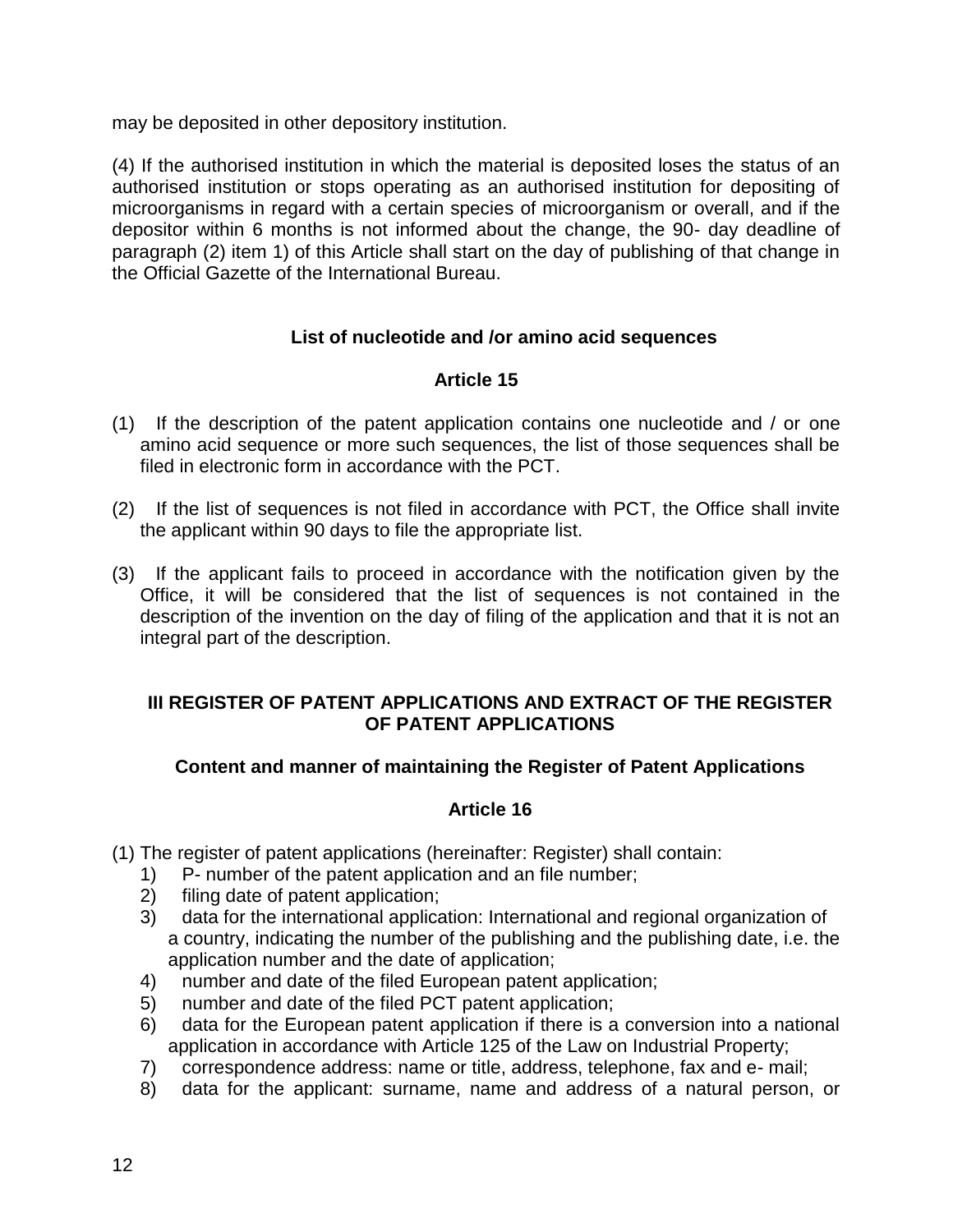company and registered seat of a legal person;

- 9) data for European patent application if there is a conversion into national application in accordance with 125 of the Law on Industrial Property;
- 10) data for the representative if the application is filed through a representative: surname, name and address of a natural person, and company and registered seat of a legal person;
- 11) data for the inventor: surname, name and address or indication that a written statement that the inventor does not want to be stated in the applications;
- 12) title of the invention;
- 13) data for the requested right of priority: name of the exhibition or fair, state and date of first exhibition, i.e. for the union priority right, date of first application , state and application number;
- 14) designation of invention according to the International Patent Classification;
- 15) data for the divisional application: number and date of the request, P- number of the divisional application, or of the original application;
- 16) data for the changes regarding the application: number and date of the request, number and date of the decision and the pursued change;
- 17) data for the assignment of right: number and date of the request, number and date of the decision and data for the new applicant;
- 18) data for the Office decision;
- 19) data for the court decision;
- 20) data for the Administrative court decision;
- 21) data for the request for continuation of the procedure and decision;
- 22) data for the proposition of returning to the previous condition and conclusion;
- 23) filing date of the evidence for a substantive examination and data for the decision after the evidence and
- 24) data for paid fees and expenditures and for the grounds for reduction.
- (2) The register of paragraph (1) of this Article shall be maintained in electronic form.

#### **Extract from the register of applications**

#### **Article 17**

- (1) The Office shall issue an extract from the register of patent applications upon a request of an interested person, indicating the P- number, after filing an evidence for paid fees.
- (2) The extract from the register shall contain data of Article 16 of this Regulation, according to the state on the day indicated in the extract.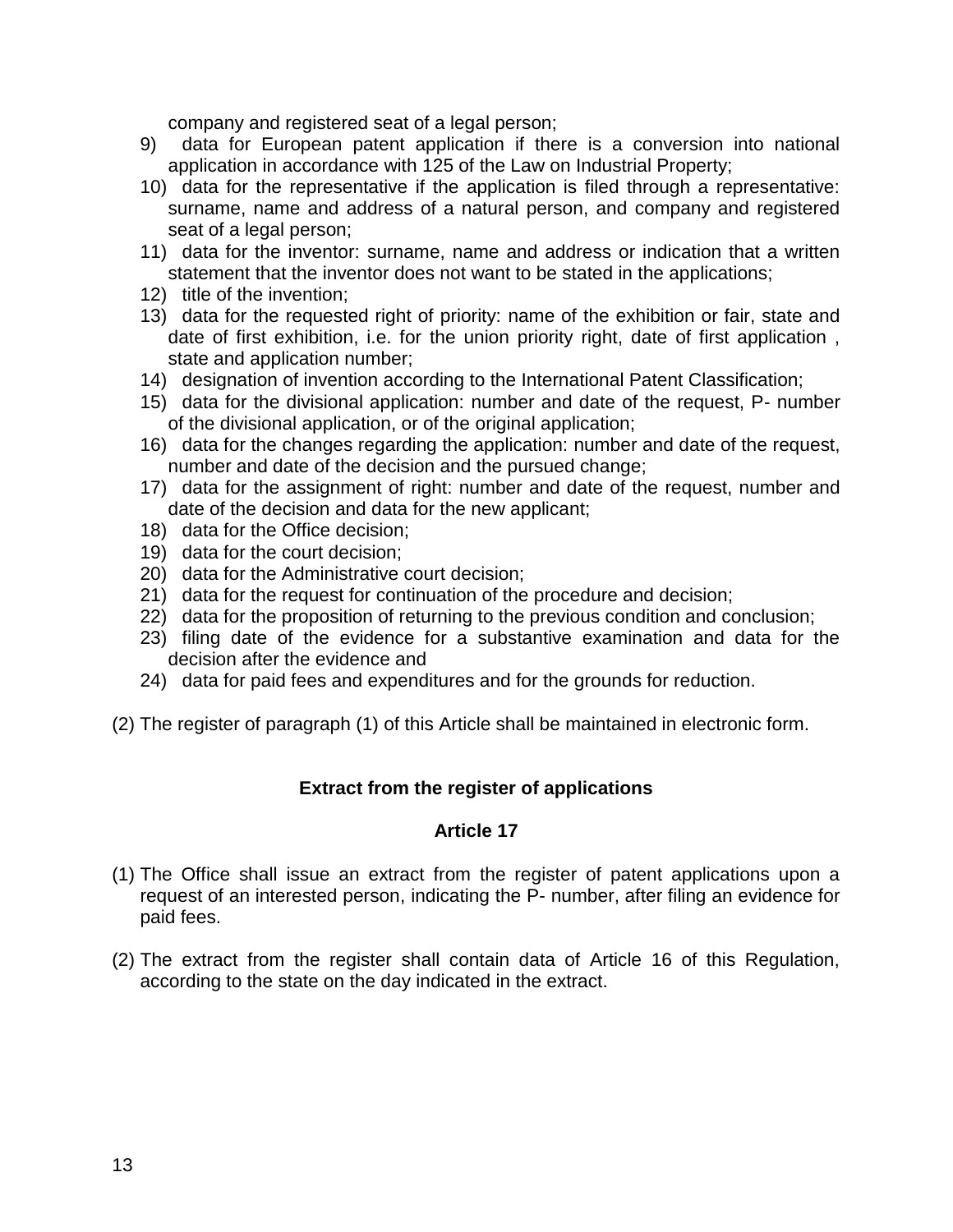# **IV CERTIFICATE FOR THE RIGHT OF PRIORITY**

### **Content of the request for the certificate for the right of priority**

### **Article 18**

(1) The request for issuing of a certificate for the right of priority shall contain:

- 1) Indication of request for issuing of a certificate for the right of priority;
- 2) P-number which requires issuing a certificate;
- 3) Data for the applicant;
- 4) Indication of the required number of certificates for the right of priority;
- 5) Signature and seal of the applicant, or his/ her representative, and the Evidence for paid fee.

### **Content of the certificate for the right of priority**

#### **Article 19**

- (1) The certificate for the right of priority shall contain:
	- 1) data for the patent applicant: surname, name, address of a natural person, and company and registered seat of a legal person;

2) data for the inventor of the patent application: surname, name and address or statement that the inventor does not want to be stated in the application;

- 3) P- number;
- 4) filing date of the application;
- 5) title of the invention;
- 6) description of the invention;
- 7) patent claims;
- 8) abstract, unless otherwise determined by international agreement;
- 9) drawings( if any);
- 10) designation according to IPC, and

11)indication that data of the certificate are identical with the data of the patent application.

(2) Data of paragraph (1) of this Article shall be designated by INID-codes for identification of bibliographical data of the patent established by the World Organization of Intellectual Property (hereinafter: INID- codes).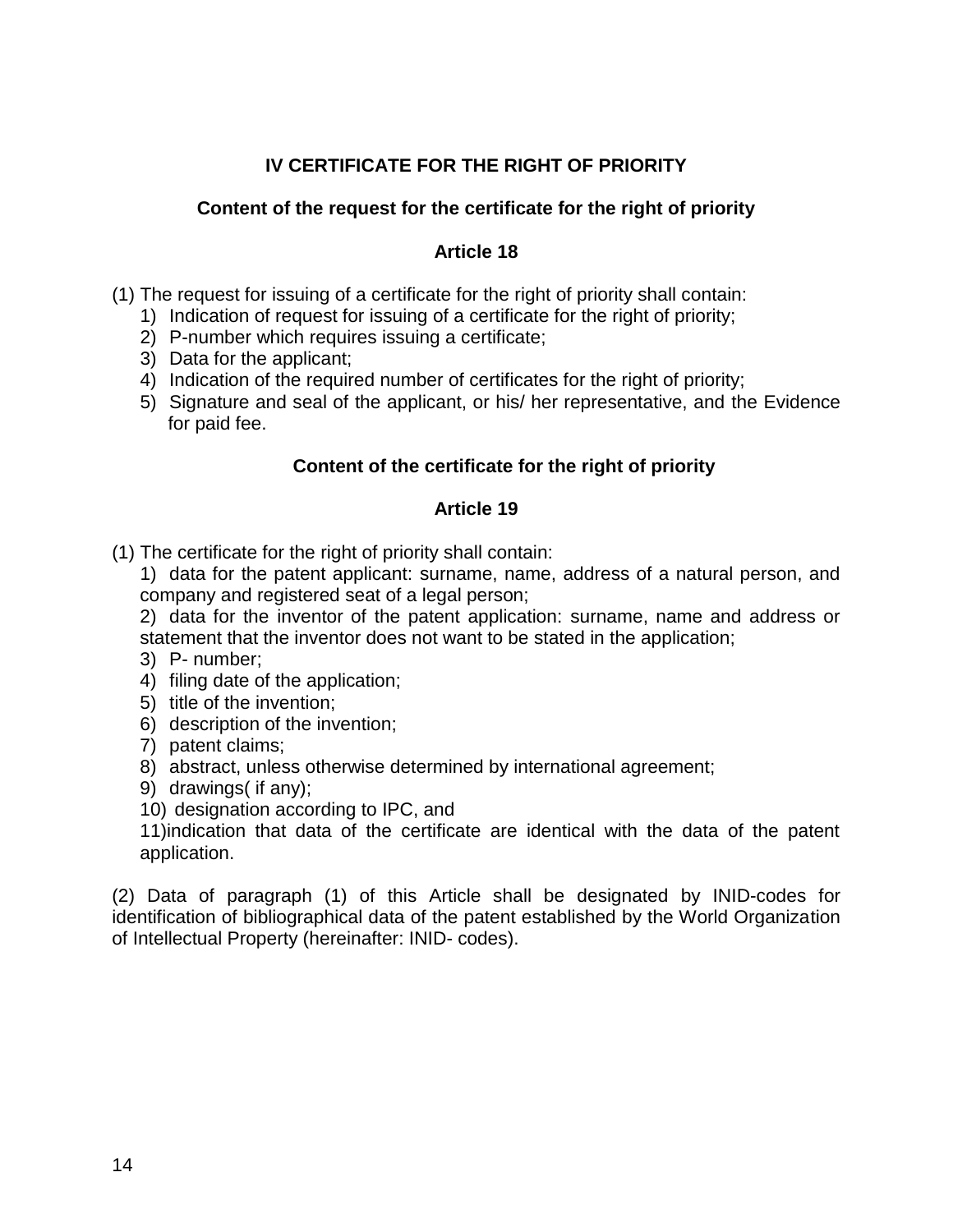## **V. UNITY OF THE INVENTION**

### **Content of the application**

#### **Article 20**

- (1) Unity of invention of Article 35 of the Law on Industrial Property exists if the application contains more independent patent claims which have technical features and technical connection so that they represent a unique inventive concept.
- (2) If the subject of the invention cannot be included into one claim, the independent patent claims of paragraph (1) of this Article shall be part of the same category (product, procedure, appliance, use).
- (3) The special technical features of paragraph (1), of the present Article shall indicate the technical features determining the contribution of each of the stated invention, considered as a whole, to the change of the current state of art.
- (4) The technical connection of paragraph (1) of this Article includes one or more identical or similar technical features which determine the unique inventive concept between more inventions, if there is unity of invention.
- (5) There is unity of the invention when more inventions are interconnected so that they represent a unique inventive concept, regardless of whether the inventions are defined in separate patent claims or as an alternative within the frameworks of a single patent claim.

## **VI. DIVISION OF THE APPLICATION**

#### **Content and form of the divisional application**

#### **Article 21**

- (1) Divisional application shall contain:
	- 1) request for a grant of a patent in a DZIS-P1 Form, in three copies, indicating the request for application division and number of the original application;
	- 2) description of the invention;
	- 3) one or more patent claims;
	- 4) brief content of the essence of the invention ( abstract);
	- 5) drawing ( if necessary) referred to in the description and the patent claim;
	- 6) evidence of a paid fee for the divisional application and
	- 7) translation into Macedonian language if the application is filed in a foreign language.
- (2) To every divisional original application, a number of new applications equal to the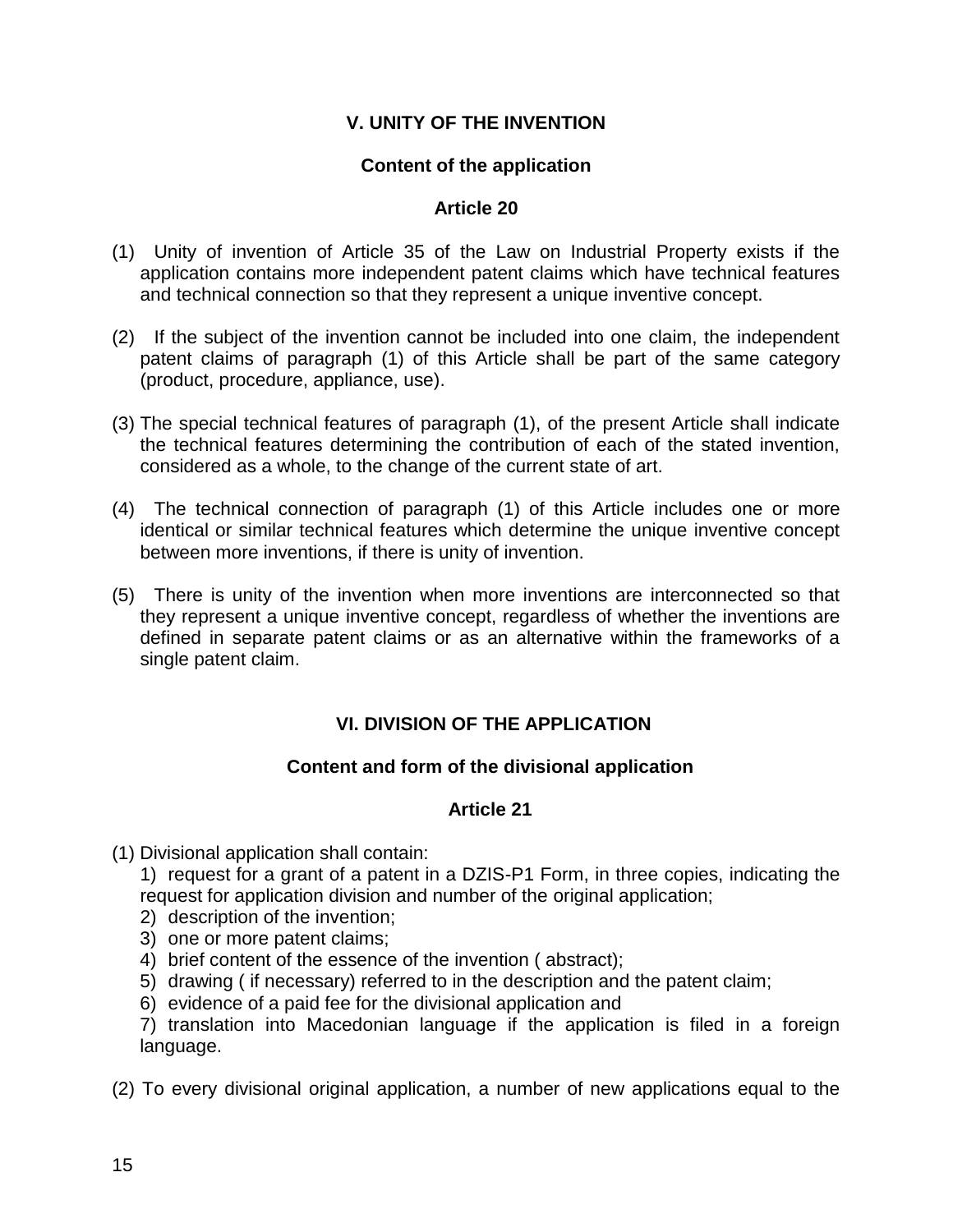number of the applications deriving from the division, shall be submitted.

An application resulting from division (divisional application) filed in a DZIS- P1 Form, shall be given a new number of the application.

## **VII. EVIDENCE OF THE SUBSTANTIVE EXAMINATION**

## **Content of the evidence of the substantive examination**

## **Article 22**

The evidence of the substantive examination in accordance with Article 62 of the Law on industrial property shall contain:

1) One copy of the patent document of the granted patent;

- 2) Translation of the granted patent claims into Macedonian language and
- 3) Translation of the drawings, if any.

# **VIII. REGISTER OF PATENTS AND EXTRACT OF THE REGISTER OF PATENTS**

## **Content and manner of maintaining the register of patents**

## **Article 23**

- (1) The register of patents shall contain:
	- 1) register number of the patent;
	- 2) P- number, filing date of the application;

3) data for the international application: International or regional organization or state with indication of the publishing number and date or the application number and date;

4) number and date of the filed European patent application and a publishing number and date of the granted European patent;

5) number and date of the filed PCT application and the publishing date and number of the application;

6) data for the European patent application if there is a conversion into a national application in accordance with Article125 of the Law on Industrial Property;

7) data for the patent holder, surname, name and address of a natural person, and company and registered seat of a legal person;

8) data for the inventor, name, surname and address or statement that the inventor does not want to be stated;

9) data for the representative, if the patent holder has a representative, or name, surname and address of a natural person, or company and registered seat of a legal person;

10) number and date of the decision for grant of a patent;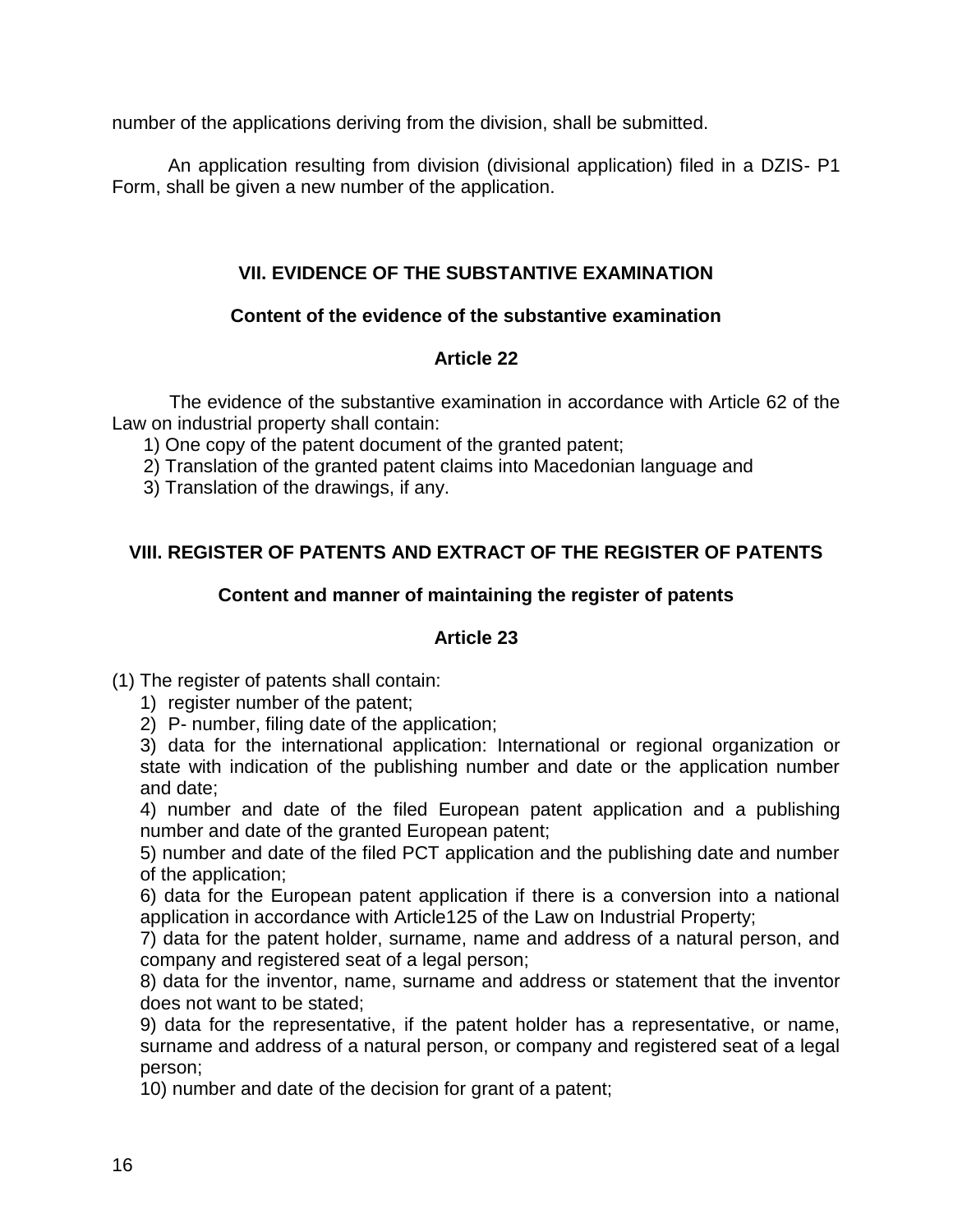11) data for the publishing of a granted patent ( number of the Official Gazette of the Office);

12) title of the invention;

13) designation of the invention according to IPC;

14) data for the requested right of priority: name of the exhibition or fair, country and date of the first exhibition, or for the Union priority right, date of the first application, state and number of the application;

15) number and date of the initial application if it is divisional;

16) deadline of the patent validity and of the filing of the evidence of Article 60 paragraph (1) of the Law;

17) filing date of the evidence of paragraph (1) item 11) of this Article;

18) data for the decision issued on the basis of the evidence of the substantive examination;

19) data for the paid annual fees for the maintaining of the patent validity;

20) data for the changes referring to the patent holder: number and date of the request, number and date of the decision and the executed change;

21) data for the assignment of right: number and date of the request, number and date of the decision and data for the new holder;

22) data for the court decision;

23) data for the decision of the Administrative court;

24) data for the request for issuing of an additional certificate and data for the decision of the Office;

25) data for the request of renewal of the procedure and decision;

26) data for the proposal for returning into the previous condition and conclusion; and

27) number and date of the decision for returning into the previous condition according to article 268 of the Law on industrial property;

(2) The Register of paragraph (1) of this Article shall be maintained in electronic form.

## **Extract from the register of patents**

#### **Article 24**

(1) An extract from the register of patents shall be issued by the Office upon the request of an interested person indicating the register number of the patent, after filing evidence for paid feed.

(2)The extract from the register of patents shall contain the data of Article 23 of this Regulation, according to the state on the day stated in the extract.

## **IX. ENTRY OF CHANGES IN THE REGISTERS**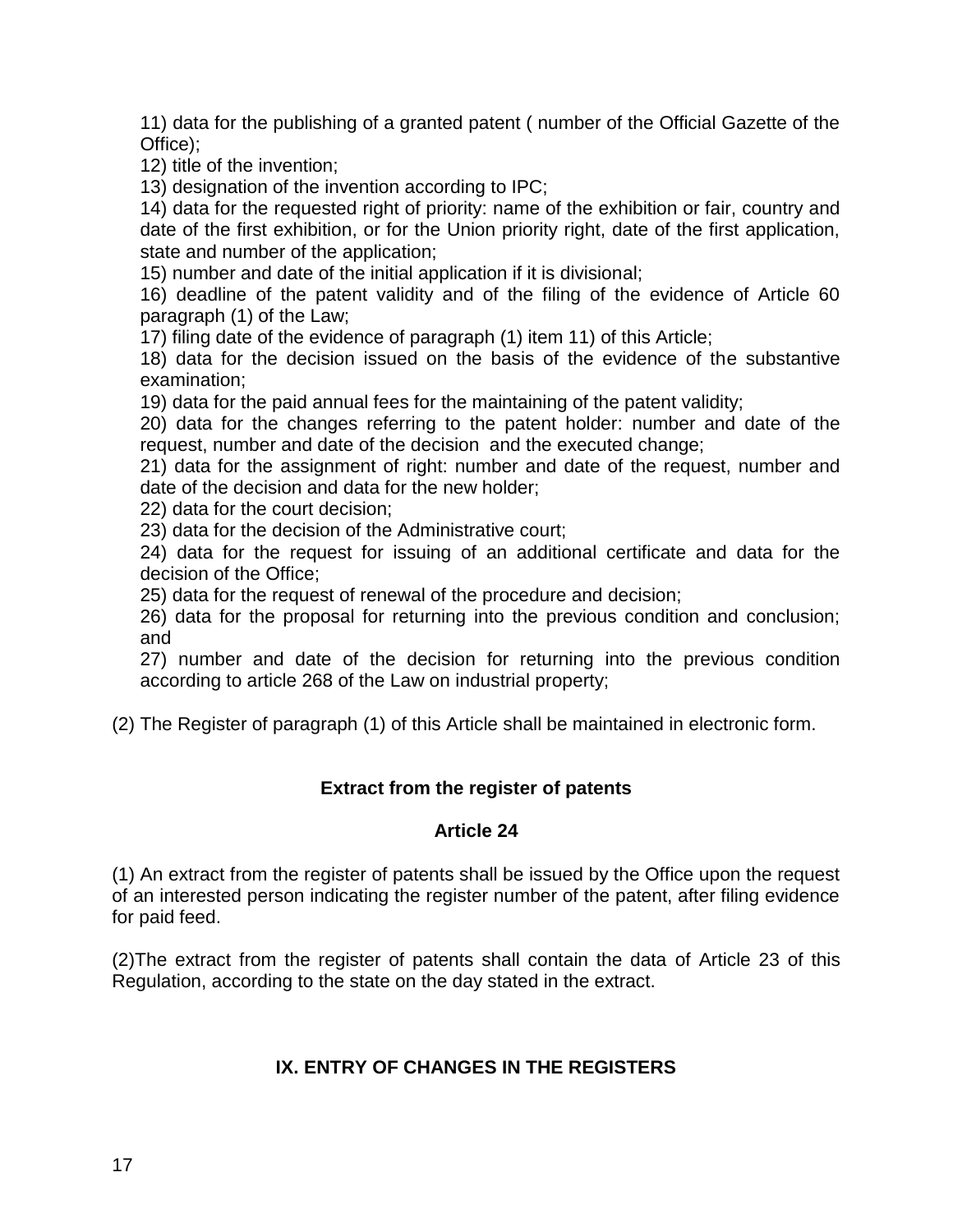### **Changes entering the registers**

### **Article 25**

(1) The following changes shall be entered in the register of patent applications, or the register of patents: name, or company of the applicant, or the right-holder; change of the address, or of the registered seat of the applicant, or of the right-holder; entry or change of a representative; assignment of right; recording and cancellation of a licence; pledge; court decision in regard with declaration of nullity; decisions of the Administrative court: other decisions in regard with court protection of the right, homogenous changes and other changes.

### **Content and form of the request for entry of changes**

#### **Article 26**

- (1) The request for entry of changes in the appropriate register shall be filed in a DZIS- P2 form on a A4 paper size, in two copies or in a form whose content coincides with the content of the Form;
- (2) The following shall be enclosed to the request of paragraph (1) of this Article:
- (3) Evidence of the legal grounds of the change;
- (4) Power of attorney of the representative for the appropriate change if the request for entry of changes is filed through a representative and
- (5) Evidence for paid administrative fees;
- (6) If a legal document which proves the legal grounds is filed for the change of paragraph (2) item 1) of this Article, the document shall be submitted in original or as a certified copy, completely or in the part where the execution of the change is obvious;
- (7) If the document of paragraph (3) of this Article is filed in a foreign language, the applicant is obliged to the Office to submit a translation into Macedonian language;
- (8) The DZIS P2 Form of paragraph (1) of this Article shall be given in Appendix 2 which is an integral part of this Regulation.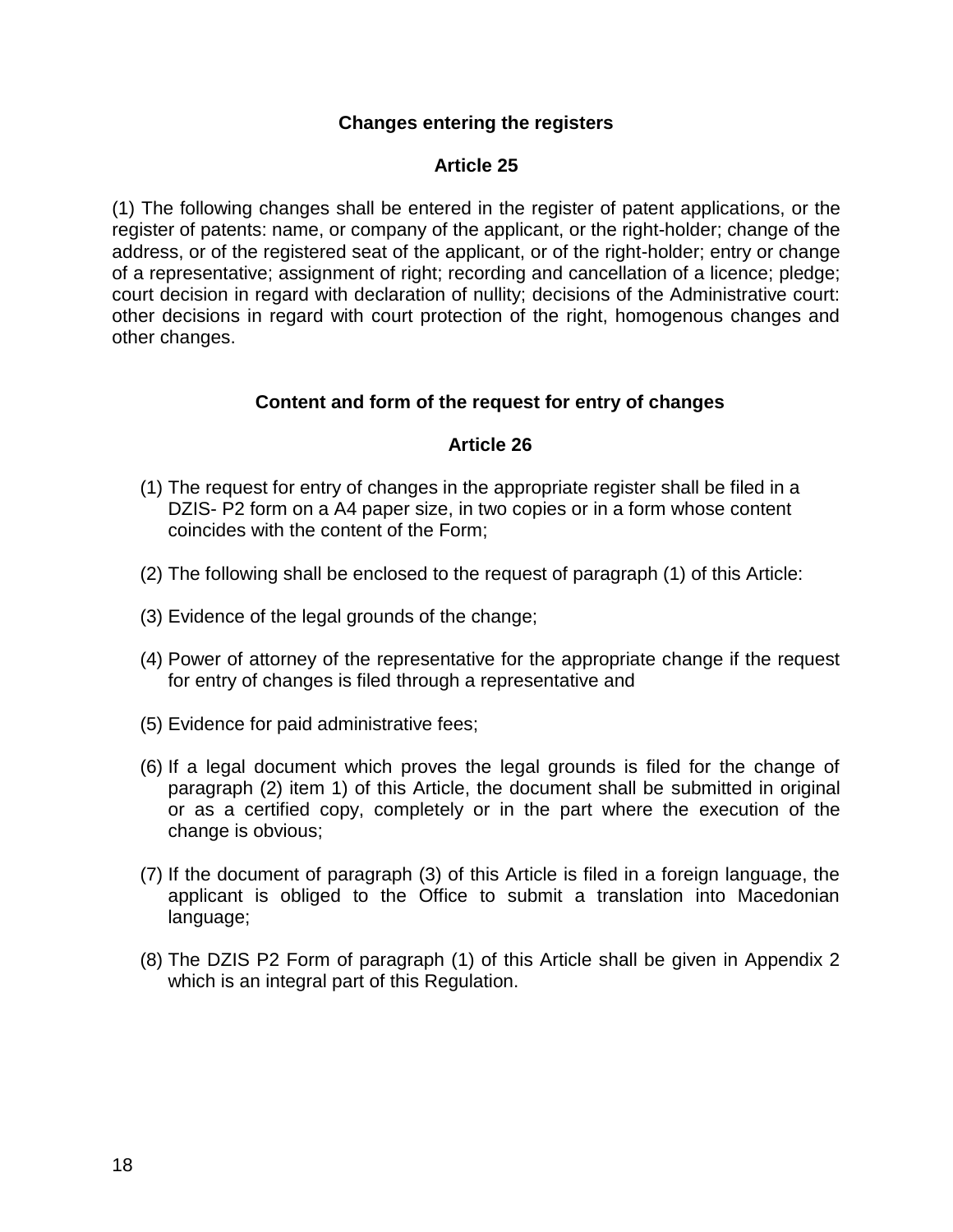### **Entry of homogenous changes into one request**

### **Article 27**

(1) One request of paragraph (1) of Article 26 of this Regulation may require an entry of a change of name and / or address or change of representative for more patents, or more patent applications of the same holder, or applicant, if all granted patents and patent applications to which the request refers to, are indicated.

One request of paragraph (1) of Article 26 of this Regulation may require an entry of assignment referring to more patents, or patent applications of the same holder or applicant, if all patents, or patent applications are indicated in the request and if the scope of the right which shall be transferred is equal and indicated in the request.

(2) One request of paragraph (1) of Article 26 of this Regulation may require recording of a licence referring to more patents or more patent applications if all patents, or patent applications are indicated in the request and if the right- holder, the licensee and the scope of the licence are equal.

The number of copies of the Form to which the requests for the entry of changes of paragraphs (1) to (4) of this Article are submitted, shall be equal to the number of granted patents or patent applications to which the change refers to.

Fees and expenditures for the changes of this Article shall be paid in an amount equal to the number of changes required in one request.

## **Procedure for entry of changes**

#### **Article 28**

- (1) If the request for the entry of changes is filed according to Articles 26 and 27 of this Regulation and if the evidence fulfils the requirements for change, the Office shall adopt a decision for entry of changes and they shall be entered in an appropriate register.
- (2) If the request is filed according to Articles 26 and 27 paragraph (2) of this Regulation, the Office shall adopt a decision for the last change, indicating all changes in the request.
- (3) The changes entering the register of patents shall be published in the Official Gazette of the Office after the payment of the appropriate fees for every change separately.
- (4) If the request for the entry of changes is not filed according to Articles 26 and 27 of this Regulation, the Office shall invite the applicant to correct the request within a certain deadline.
- (5) If the applicant fails to proceed in accordance with the notification of the Office,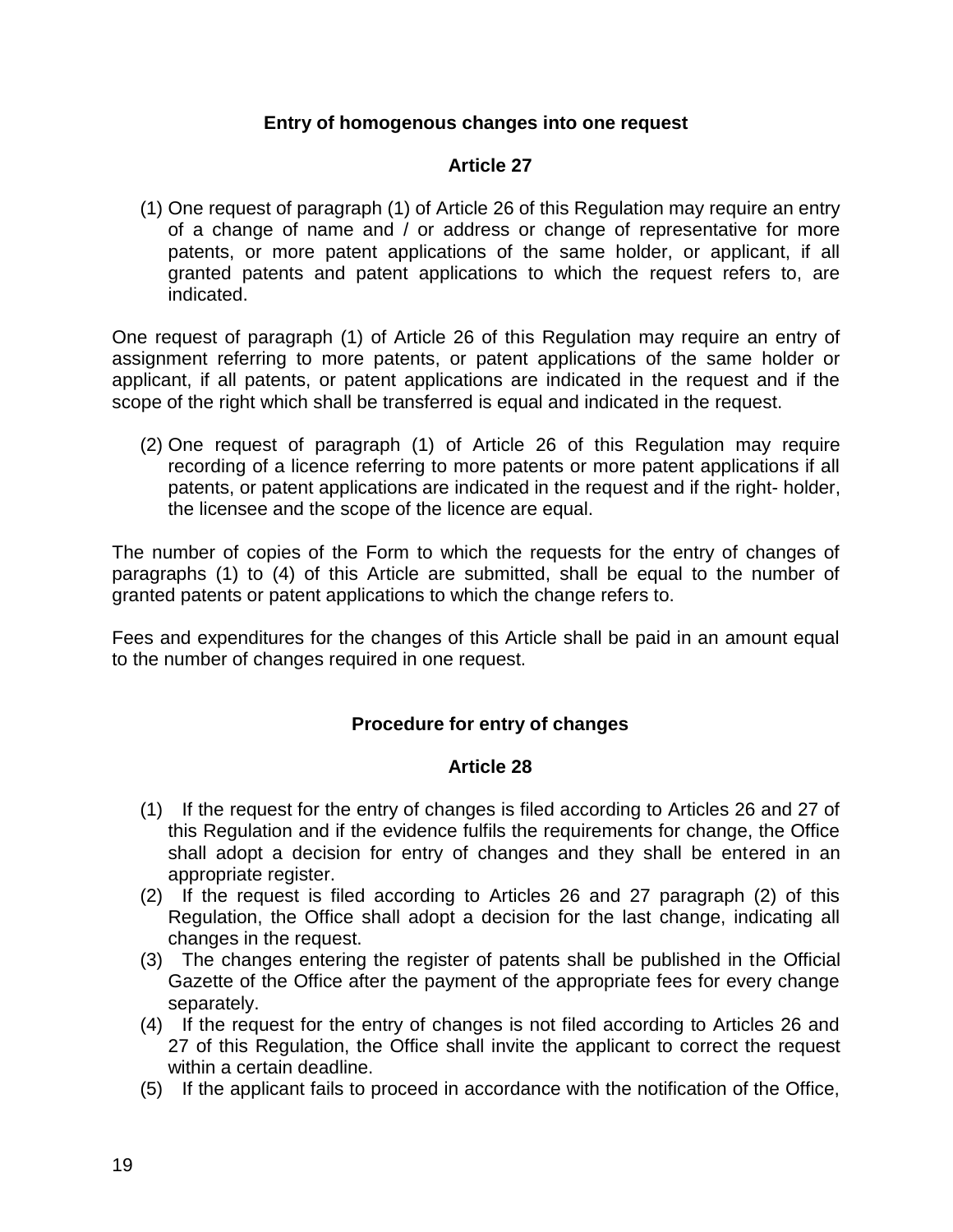the request for change shall be rejected.

(6) If the legal grounds upon which the request for entry of change is based on, do not fulfil the legally prescribed requirements, or if the data of the request are not equal with the data from the register, the Office shall refuse the request for the entry of change, if the applicant has been called previously to explain the reasons for not entering the change.

## **X. PUBLISHING OF THE DATA FOR PATENT**

### **Article 29**

(1) The following data shall be published in the Official Gazette of the Office:

1) register number of patent;

2) type of published document: A- patent, A1- patent with evidence, A2- divisional patent, T1- translation of the patent climes for a granted European patent and T2 translation of the changed climes for patent deriving from the opposition in the EPO;

3) P- number and filing date of the patent application, data for the granted right of priority: name of the exhibition or fair and date of the first exhibition, or for the Union priority right, date of the first application, state and number of application.

4) data of the decision of the certificate for protection of medical products or products for plant protection;

5) number and date of the original application if there is a divisional patent application;

6) filing number and date and publishing number and date of the international application with an indication of the international organization or state;

7) number and filing date of the European patent application and a number and publishing date of the granted European patent;

8) designation of the invention according to IPC;

9) data for the patent holder, surname, name and address of a natural person, or company and registered seat of a legal person;

10) data for the inventor, surname, name and address or indication that the inventor does not want to be indicated;

11) data for the representative, surname, name and address of a natural person, or company and registered seat of a legal person.

12) title of the invention;

13) publishing of the abstract if there is a granted patent or if the patent has a decision based on the evidence of Article 60 paragraph (1) of the Law on Industrial Property, the first request for patent with indication of the number of the other requests for patent if that is in accordance with the international agreements and conventions to which the Republic of Macedonia has became a party and

14) characteristic drawing referring to the description and the patent claims, or the chemical formula which among other formulas best reflects the essence of the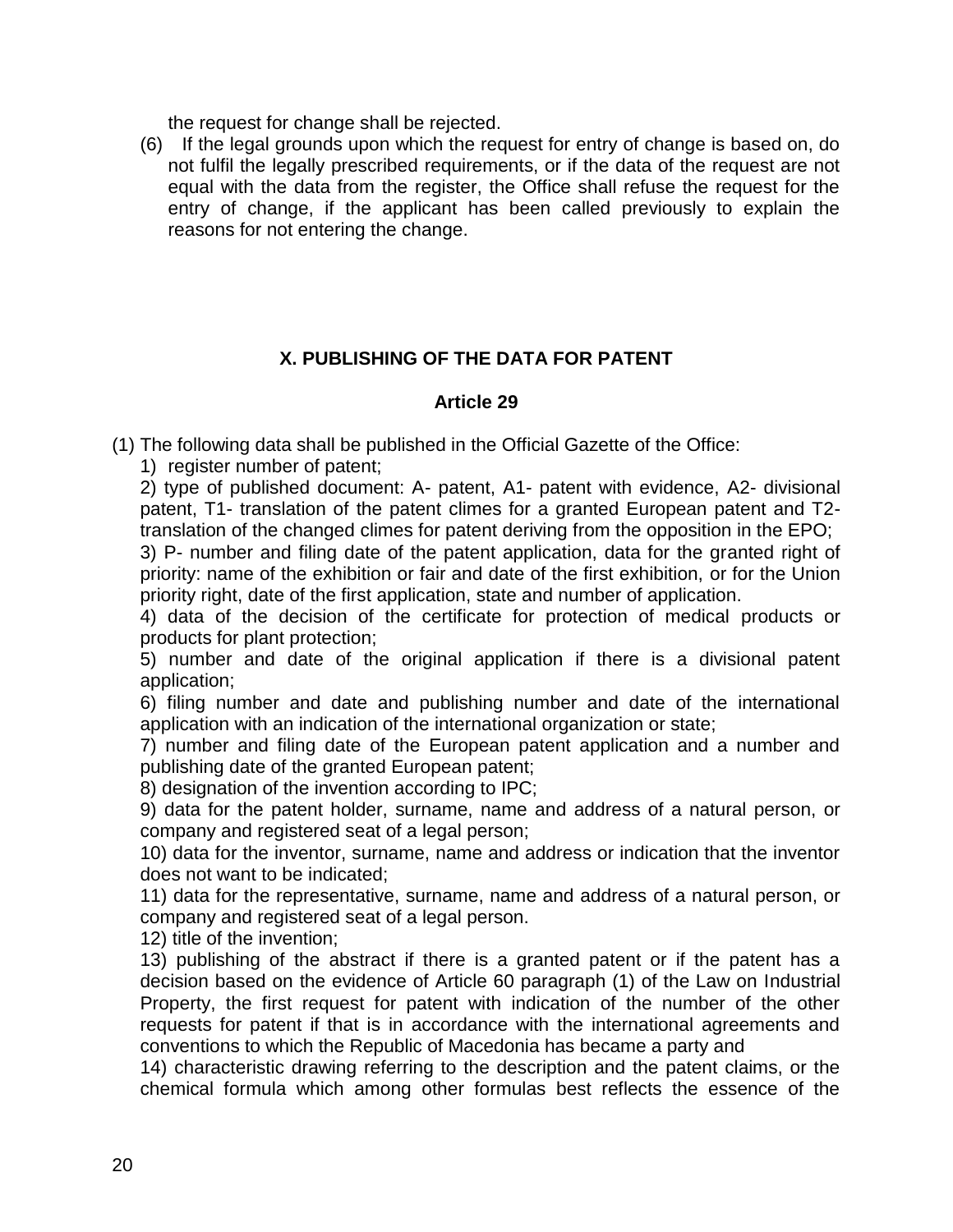invention.

(2) Data of paragraph (1) of this Article shall be indicated by INID- codes.

(3) Despite data of paragraph (1) of this Article, the following data shall be published in the Official Gazette of the Office as well:

1) Changes entering the register of patents;

2) Assignment of right;

3) Cancellation of the patent validity;

4) European patent applications which have paid the prescribed fee for extension on the territory of the Republic of Macedonia in accordance with the Extension Agreement and

5) European patents which are maintained by changed patent claims.

# **XI. PATENT CERTIFICATE**

## **Content of the certificate**

## **Article 30**

(1) The certificate for patent shall contain:

- 1) register number of the patent;
- 2) P- number and filing date of the application;
- 3) data for the international application: Indication of the publishing number and publishing date, i.e. number of the application and date of the application;
- 4) data for the European application: direct European or Euro- PCT, indicating the number and date of application and the number and date of publishing;
- 5) designation of the invention according to IPC;
- 6) data for the patent- holder, surname, name and address of a natural person, or company and registered seat of a legal person;
- 7) data for the representative;
- 8) data for the inventor, surname, name, or indication that the inventor does not want to be indicated;
- 9) title of the invention;
- 10)data for the granted right of priority;
- 11)indication if one of the decision of Article 66 of the Law on industrial property has been issued on the issuing date of the certificate;
- 12)issuing date of the certificate and
- 13)publishing date of patent in the Official Gazette.
- (2) Data of paragraph (1) of this Article shall be indicated by INID- codes.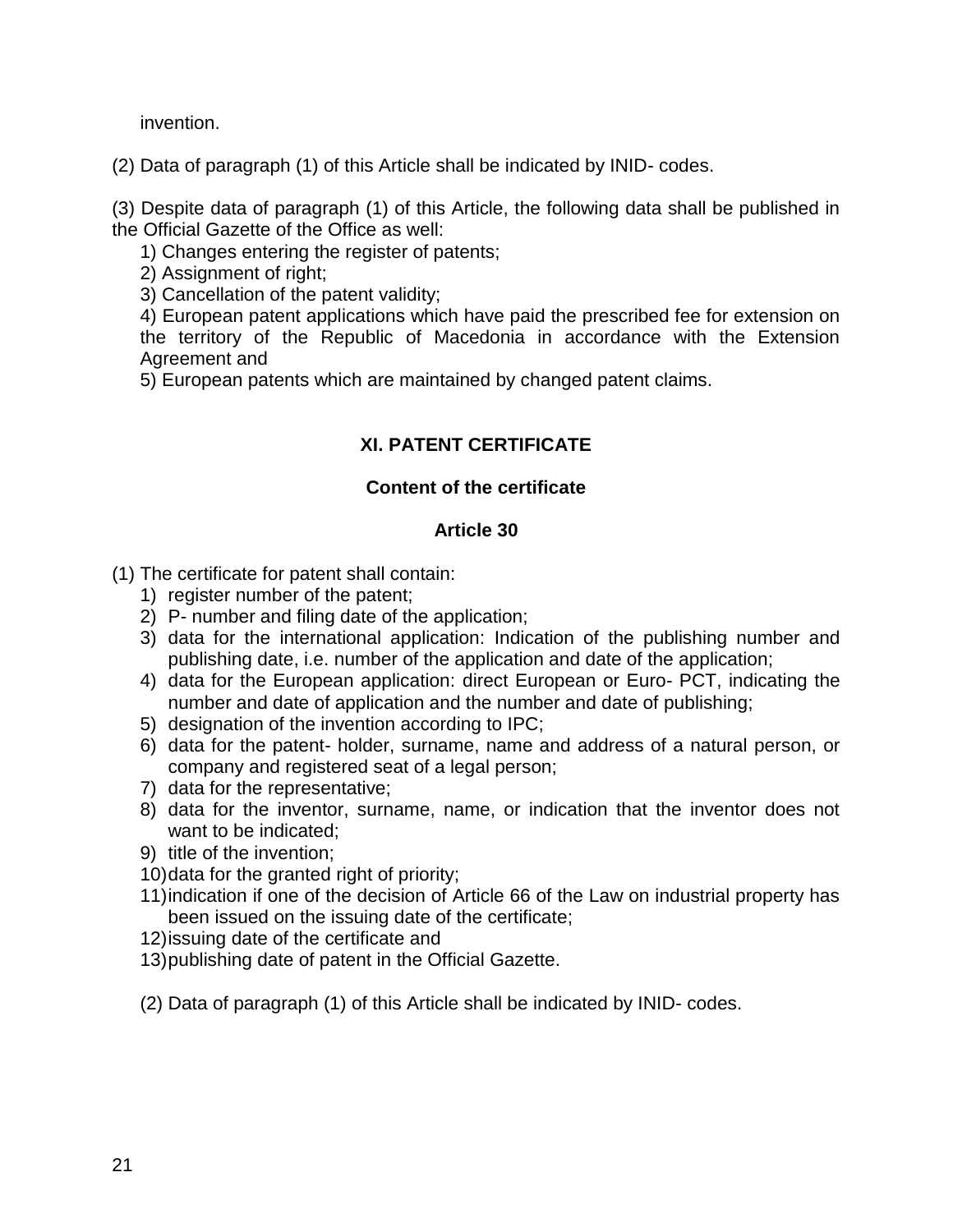### **Content of the patent specification**

### **Article 31**

- (1) The patent specification shall contain the following data:
	- 1) register number of patent;
	- 2) P- number and the filing date of the application;
	- 3) data for the international application: indication of the publishing number and publishing date , i.e. the number of the application and the date of the application;
	- 4) data for the European application: indication of the publishing number and publishing date , i.e. the number of the application and the date of the application;
	- 5) data for the European patent application if there is conversion according to Article 125 of the Law;
	- 6) designation of the patent according to IPC;
	- 7) validity of the certificate:
	- 8) data for the patent- holder, surname, name and address of a natural person, or company and registered seat of a legal person;
	- 9) data for the inventor, surname, name, or statement that the inventor does not want to be stated;
	- 10)data for the representative;
	- 11)title of the invention;
	- 12)data for the recognized right of priority;
	- 13)Abstract of the invention, unless determined otherwise by the international agreements and conventions which the Republic of Macedonia has agreed with;
	- 14)Description of the invention, unless determined otherwise by the international agreements and conventions to which the Republic of Macedonia has became a party;
	- 15)Patent claims and
	- 16)Drawings, if any, or formulas if the invention is of the field of chemistry.
- (2) Data for paragraph (1) of this Article shall be indicated by INID-codes.

.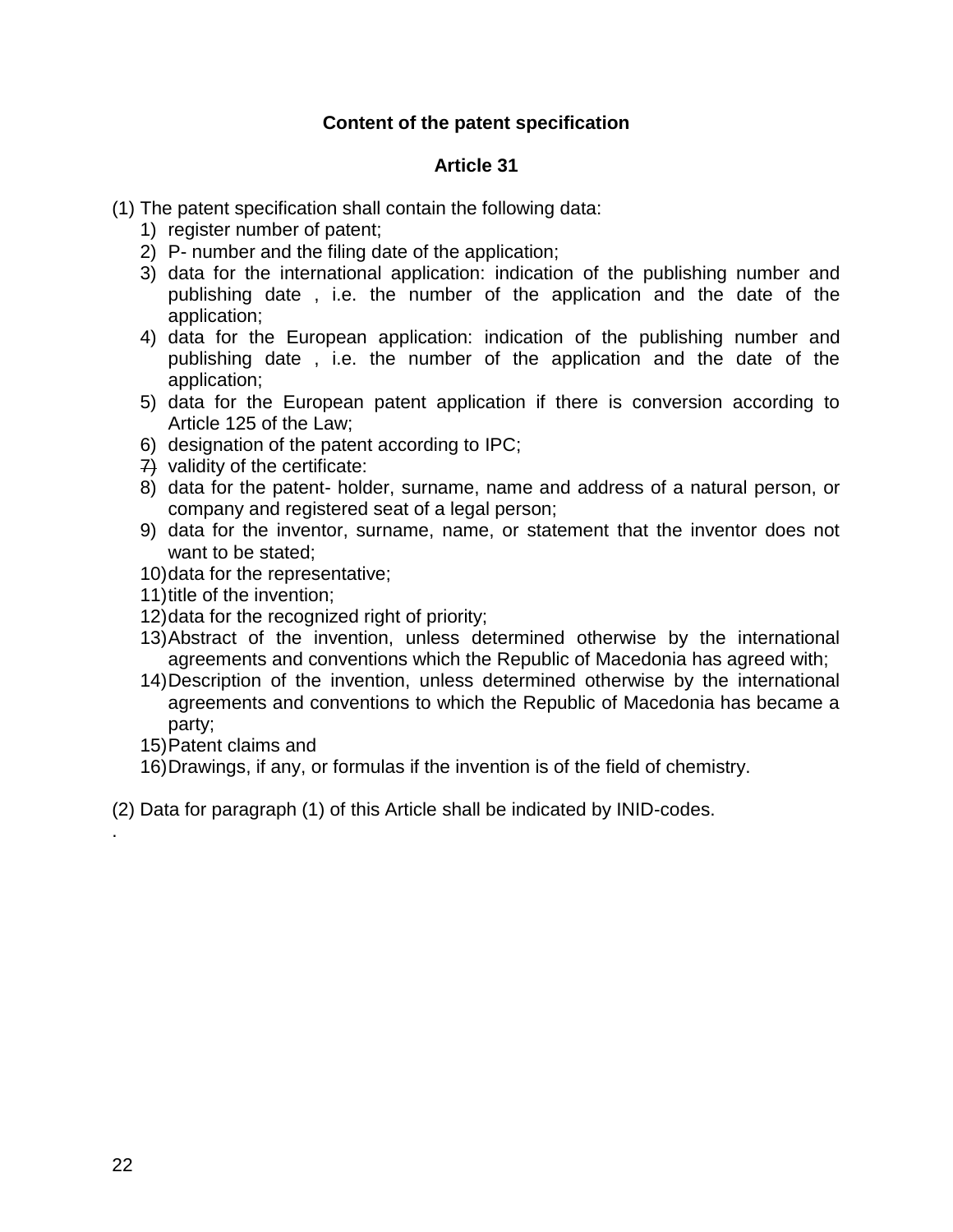### **XII. CONTENT OF THE REQUEST AND OTHER CONSTITUENT ELEMENTS AND ATTACHMENTS TO THE REQUEST FOR THE ISSUING OF A CERTIFICATE FOR PROTECTION OF MEDICAL PRODUCTS AND CERTIFICATE FOR PROTECTION OF PRODUCTS FOR PLANT PROTECTION**

### **Request for the issuing of a certificate**

### **Article 32**

(1) A request for the issuing of a certificate for protection of medical products or products for plant protection shall be filed in a DZIS- P6 Form on a A4 paper size( in three copies);

(2) The DZIS-P6 Form shall be given in Appendix 6 which is an integral part of this Regulation;

(3) Other attachments shall be enclosed to the request of paragraph (1) of this Article;

(4) If the space provided in the related section of the Form DZIS-P6 is not sufficient, the requested datum shall be filed as a separate supplement to the form DZIS-P6 in total content, indicating the number of the section to which the supplement refers to.

#### **Other constituent elements and attachments to the request for the issuing of a certificate**

#### **Article 33**

(1) Other constituent elements and attachments to the request for the issuing of the certificate for protection of medical products or products for plant protection of Article 32 paragraph (3) of this Regulation are:

- 1) Approval for placing the product on the market of Article 80 paragraph (2) of the Law on Industrial Property in the Republic of Macedonia;
- 2) Certified copy of the publishing of the first approval for placing the product on the market in any member state of the Paris Union and WTO, if the approval of item 1 of this Article is not the first approval for placement on the market;
- 3) Translation into Macedonian language of the publishing of item 2 of this paragraph;
- 4) Evidence for paid fee of the request and
- 5) Power of attorney, if the request is filed through a representative;

(2) The constituent elements and attachments of paragraph (1) of this Article shall contain a signature and seal of the applicant or of the representative if the application is filed through a representative.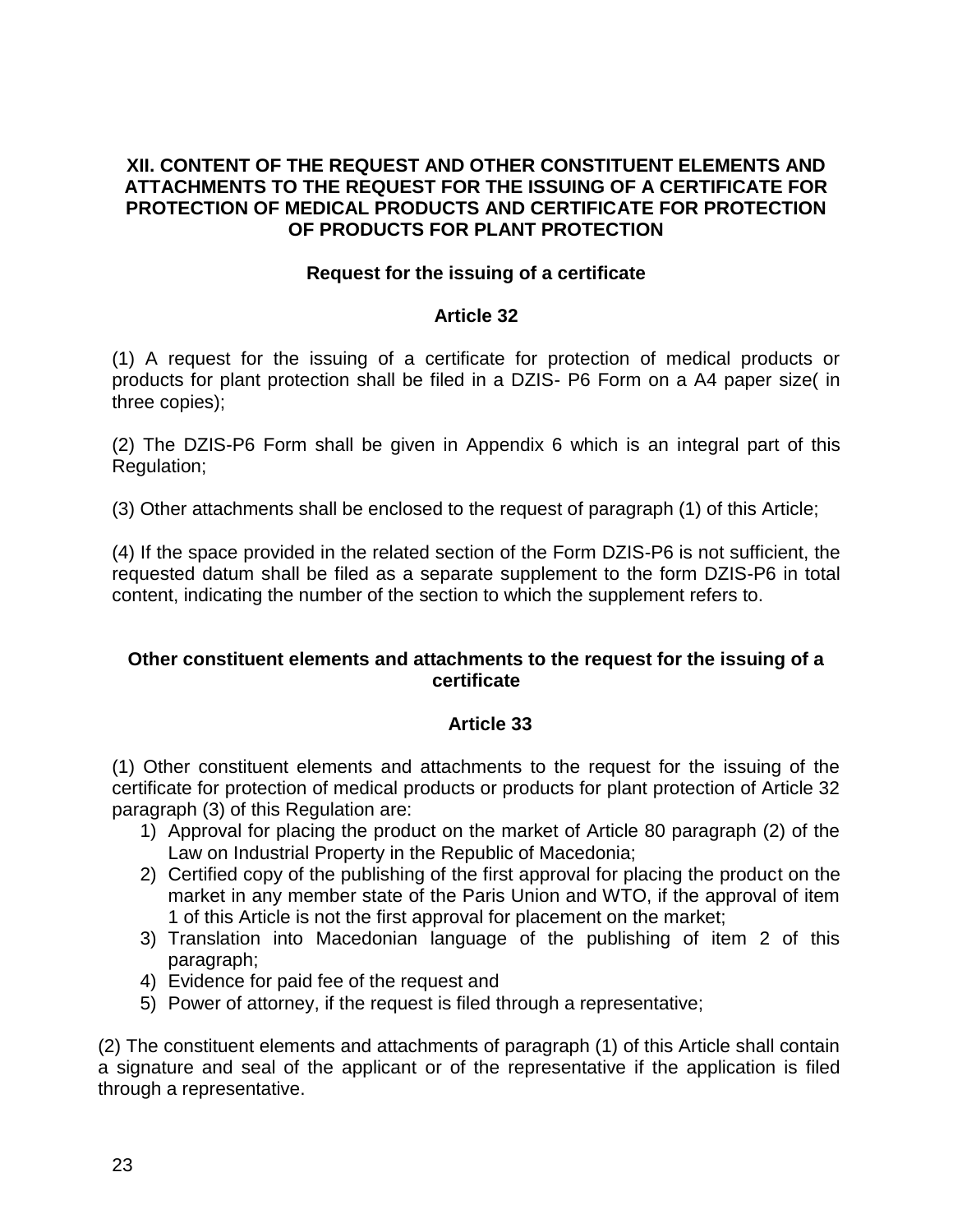### **Publishing of data of the decision for a certificate for protection of medical products and products for plant protection**

### **Article 34**

(1) The following data of the decision for certificate for protection of medical products or products for plant protection shall be published in the Official Gazette of the Office:

- 1) number and date of request;
- 2) number of the basic patent;
- 3) title of the invention;

4) title of the product which requires protection or indication of the active substance or component and if possible, indication of its structural formula, chemical name and / or generic name:

5) data for the applicant, surname, name and address of a natural person, or company and registered seat of a legal person, and if there are more applicants, a written statement for joint agent shall be filed;

6) data for the representative, if the application is filed through a representative, name and address of a natural person, or company and main office of a legal person;

7) number and date of the approval for placement of the product in the Republic of Macedonia;

8) indication of data for the first approval for placement of the product, indicating the member state of the Paris Union and the WTO, number and date of publishing, product;

9) Number and date of the certificate;

10)Validity of the certificate for protection and

11)Holder of the certificate for additional protection.

(2) In case of cessation of the certificate validity, the data of paragraph (1) of this Article and the legal grounds and the date of cessation of the certificate shall be published as well.

## **XIII. APPLICATION ACCORDING TO PCT AND THE EXTENSION AGREEMENT**

### **Content of the application filed through the Office as a receiving Office according to PCT**

## **Article 35**

(1) The patent application filed through the Office as a receiving Office according to PCT shall contain:

- 1) Request for international filing of the application according to PCT on a DZIS-P3 Form, on a A4 paper size, in three copies;
- 2) Request for international filing of the patent application in a Form issued by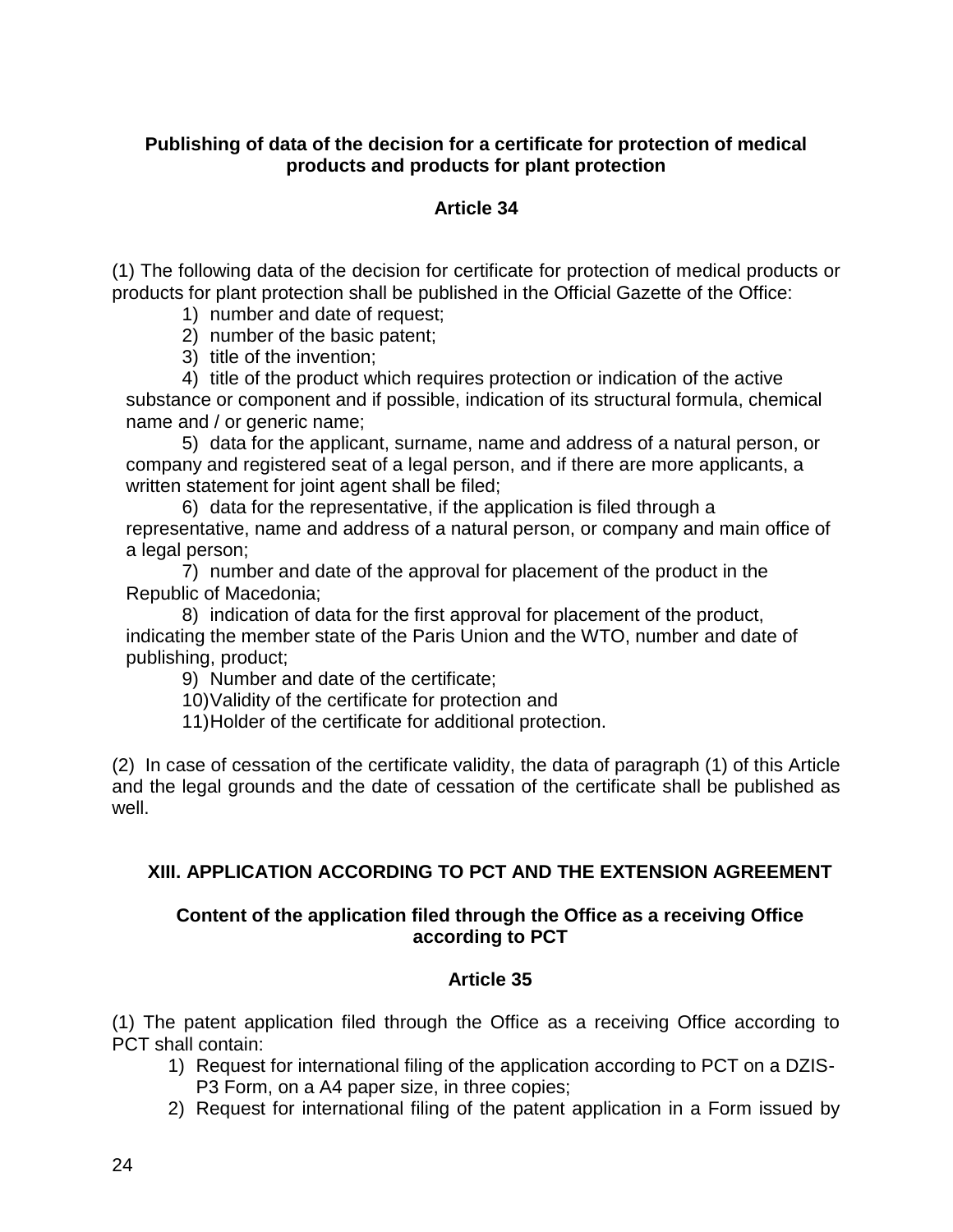the International Bureau of the World Organization of Intellectual property PCT/ RO/ 101, filed in English language, in three copies;

- 3) Prescription of the invention equal to the description in the national application, in English language;
- 4) Patent claims equal to the patent claims in the national application in English language;
- 5) Drawings ( if any) referring to the description or the patent claims, equal to the drawings of the national application, translated in English language;
- 6) Abstract equal to the abstract contained in the national application, in English language;
- 7) Evidence for paid administrative fee and
- 8) Evidence for paid expenditures.

(2) The Form PCT/ RO/ 101 of paragraph (1) item 2 of this Article shall be given to the interested person by the Office.

### **Form of the request for filing the application submitted through the Office as a receiving Office according to PCT**

## **Article 35**

(1) The Form DZIS-P3 of Article 35 paragraph (1) item 1 of this regulation shall be given in Appendix 3 which is an integral part of this Regulation.

(2) If the space provided in the related section of Form DZIS-P3 is not sufficient, the required datum shall be submitted as a separate supplement to the Form DZIS-P3 in total content, indicating the number of the section to which the supplement refers to.

#### **Content of the application and form of the request for applications filed to the Office as an elected or designated Office according to PCT**

## **Article 37**

(1) The application filed to the Office as a designated or elected Office according to PCT shall contain:

- 1) request for a grant of an international application according to PCT in a DZIS-P4 Form, on A4 paper size, in three copies;
- 2) translation of the application into Macedonian language;
- 3) report of the international search and / or international preliminary examination;
- 4) one copy of the original of the application;
- 5) evidence for paid administrative fee, and
- 6) Power of Attorney of the representative.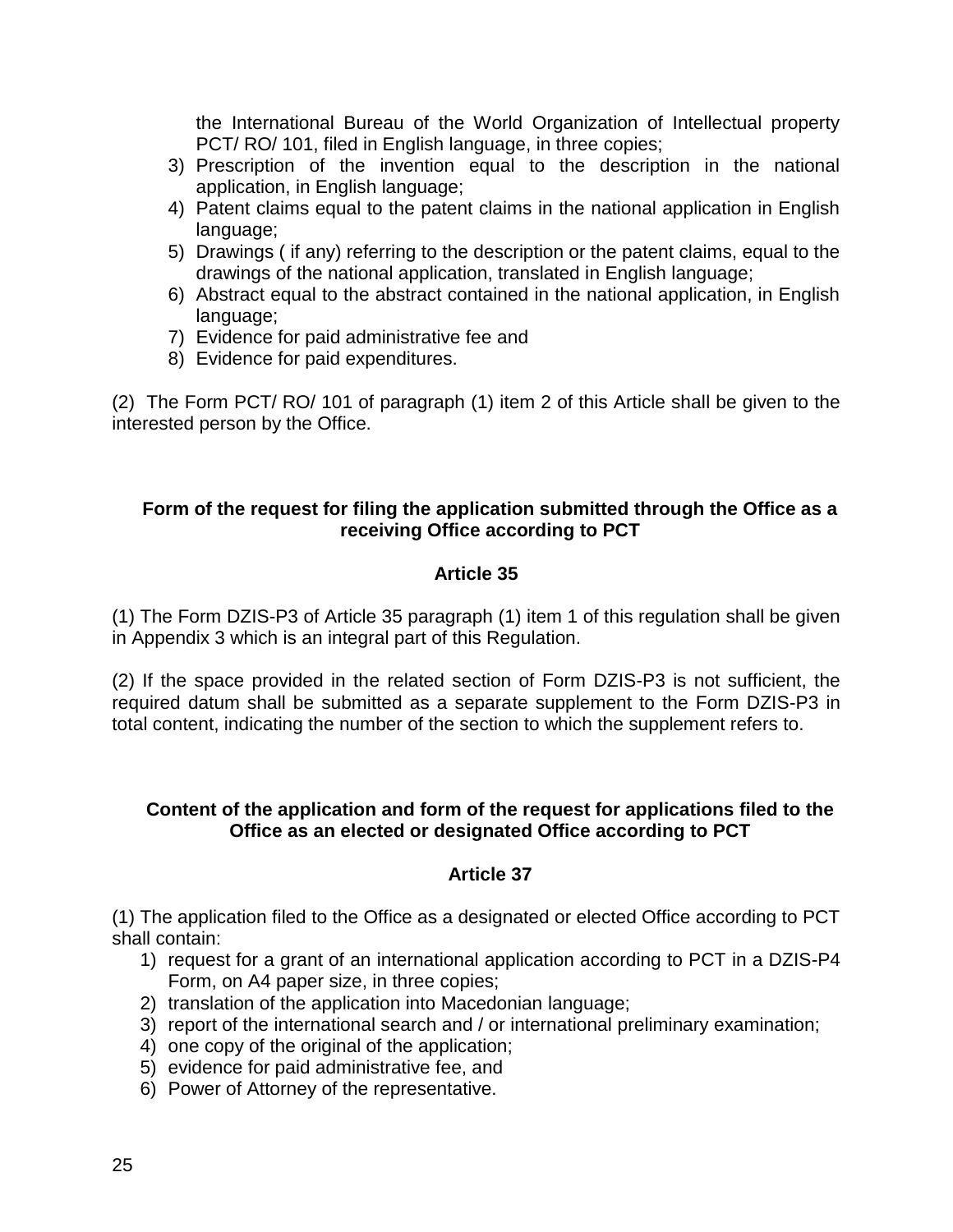(2) The DZIS-P4 Form shall be given in Appendix 4 which is an integral part of this Regulation.

(3) If the patent claims are changed according to Article 19 of PCT or if the international patent application is changed, the applicant shall file the Macedonian translation of the changes.

### **Content of the application and form of the request for applications submitted to the Office according to the Extension Agreement**

## **Article 38**

(1) The application submitted to the Office according to the Extension agreement shall contain:

- 1) request for a grant of a patent in accordance with the Extension agreement, in a DZIS- P5 Form, on A4 paper size, in three copies;
- 2) one copy of the original of the European patent application;
- 3) one copy of the original on B1 publishing of a granted European patent and /or of the decision of the European Patent Office for a grant of an European patent;
- 4) translation of the patent claims into Macedonian language;
- 5) translation of the drawings into Macedonian language;
- 6) Power of Attorney of the representative; and
- 7) Evidence for a paid annual fee for the maintenance of the European patent for the year following the publishing of the granting for the European patent.

(2) If the patent claims are changed or if the European patent application is changed, the applicant shall file translation of the changes into Macedonian language.

(3) The DZIS- P5 Form of paragraph (1) item 1 of this Article shall be given in Appendix 5 which forms an integral part of this Regulation;

(4) If the space provided in the related section in the Form DZIS-P5 is not sufficient, the required datum shall be submitted as a separate supplement to the Form DZIS-P5 in total content, indicating the number of the section to which the supplement refers to.

# **Cancellation of validity**

## **Article 39**

The day this Regulation enters into force, the Regulation on patent ('Official Gazette of the Republic of Macedonia', number 18/ 2004 and 93/ 2006), the Regulation on the form